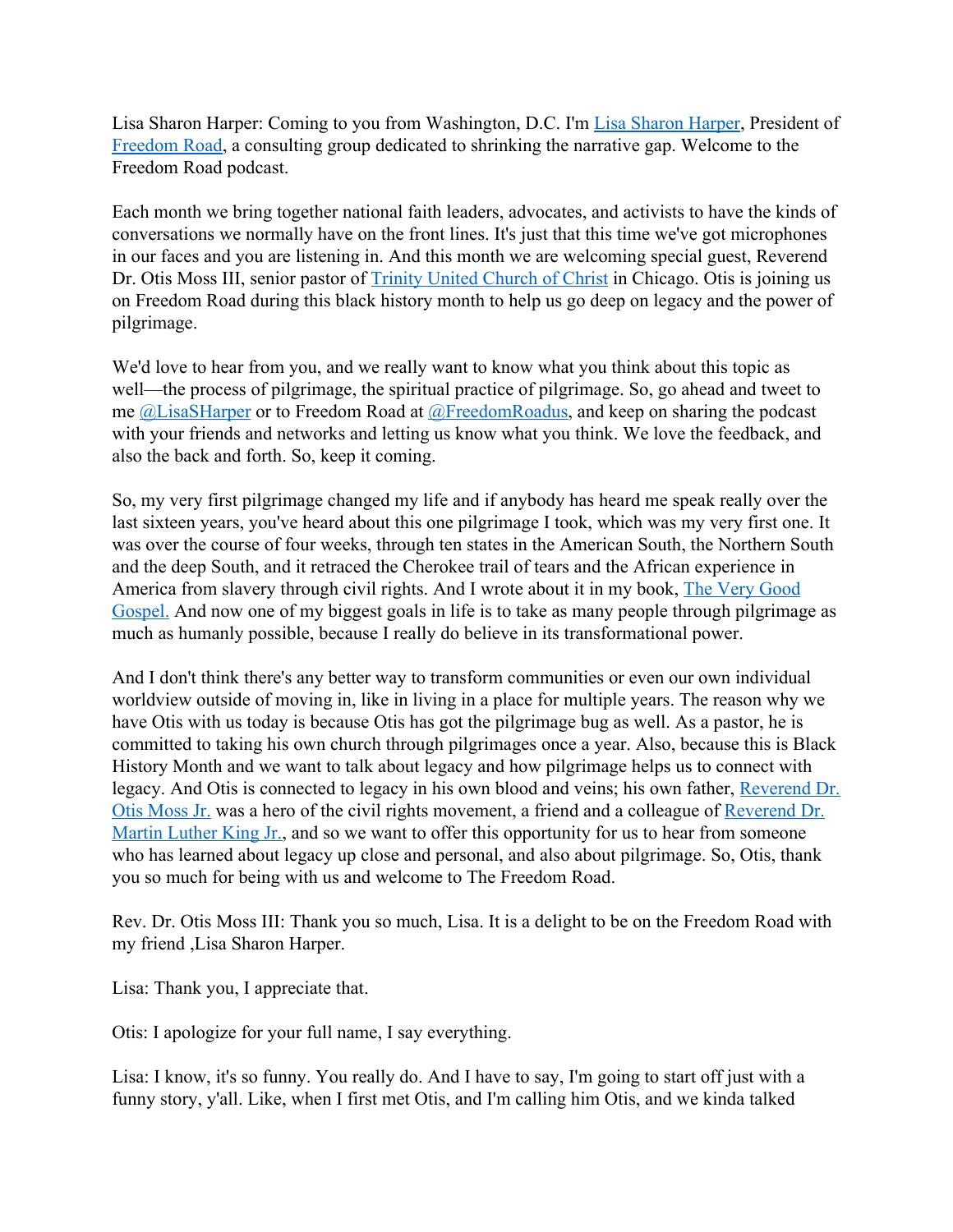about this before we actually got on the air, because I literally know him by like five different names, and he gave me permission, y'all, to call him Otis. So, you know, my good home training wants me to say Reverend Dr. Otis Moss III, give them all of the accolades that he has heard.

Otis: Otis is fine. Otis is fine.

Lisa: And he says, "Otis is fine," so that's why we're calling him that. So, thank you so much. So, Otis here, part of the power of pilgrimage is the way that it helps us to understand our history, really on a visceral level. And your father was a part of history. He's a part of that history, as we talked about before, a friend and partner of Dr. King and the Movement. So, I want to know, let's just jump in by asking, you know, how has pilgrimage helped you to understand your father's story, and by extension, our nation's history more deeply?

Otis: Oh, that's a wonderful question.

Lisa: Thank you.

Otis: So, let me begin by just kind of sharing with everybody who's listening. My dad was a part of the [Student Movement](https://www.atlantaga.gov/visitors/history/atlanta-student-movement) of Atlanta when he was a student in seminary. My father, along with a persons by the names of [James Orange,](https://en.wikipedia.org/wiki/James_Orange) [Charlene Hunter-Gault,](https://www.thehistorymakers.org/biography/charlayne-hunter-gault-41) [Marian Wright Edelman](https://www.childrensdefense.org/staff/marian-wright-edelman/), [and] a variety of other students. There were the people that were a part of the desegregation of Atlanta. These were the stories that I grew up with. Hearing these names and then hearing other names such as [Dorothy Cotton,](https://www.nytimes.com/2018/06/14/obituaries/dorothy-cotton-rights-champion-and-close-aide-to-king-dies-at-88.html) [Fannie Lou Hamer](https://www.womenshistory.org/education-resources/biographies/fannie-lou-hamer), who were friends of the family, [Ella Baker,](https://ellabakercenter.org/about/who-was-ella-baker) and [Septima Clark.](https://kinginstitute.stanford.edu/encyclopedia/clark-septima-poinsette)

Lisa: Oh my God.

Otis: These were the individuals who were close to my parents, so my mother was the office manager for the [Southern Christian Leadership Conference.](https://kinginstitute.stanford.edu/encyclopedia/southern-christian-leadership-conference-sclc)

Lisa: What? I never knew that. Oh my God.

Otis: She was.

Lisa: Thank you. Thank you for honoring her by—really—by stating that, because that's something that is not often said. It's not often talked about. Thank you.

Otis: She was the office manager. Now, she's quite funny, because she said, "There were some people who were in the field, and there were some people who had to manage the office." She says that, "You know, your daddy was nonviolent. Me? I would have issues. So, they get me in the office." [laughs]

Lisa: [laughs] Oh my God. That's hilarious.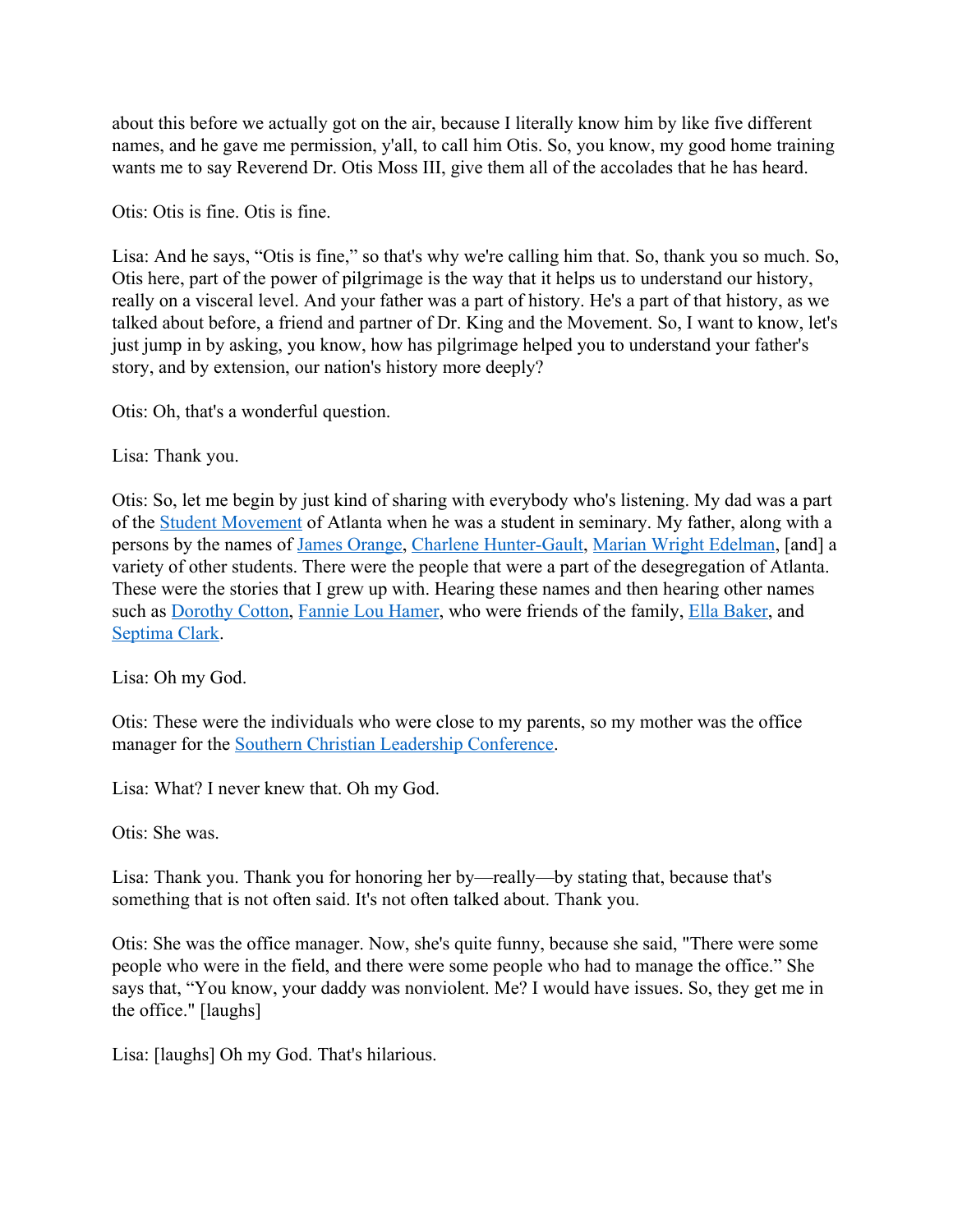Otis: So, she was in the office when [Wyatt Tee Walker](http://www.visionaryproject.org/walkerwyatt/) was running the organization – Dr. King was, he had moved up to Chicago, actually. And they met in the Movement, and that's how they were literally got together. She was really close with [Jean Young](https://en.wikipedia.org/wiki/Jean_Childs_Young), who eventually became a partner/spouse of [Andrew Young](https://www.nps.gov/features/malu/feat0002/wof/Andrew_Young.htm), and they got connected. Uh, literally they, uh, watching and being a part of the Movement. And so, I grew up hearing these stories. I grew up hearing the names of these people. I was born after this period, but the names and then [the] meetings, some of these individuals, whether it was [C. T. Vivian,](http://www.visionaryproject.org/vivianct/) [Marian Wright Edelman](https://www.childrensdefense.org/staff/marian-wright-edelman/), who became part of our family, and [Wyatt Tee Walker](https://www.nytimes.com/2018/01/23/obituaries/wyatt-tee-walker-dead.html), [Dorothy Cotton,](https://www.nytimes.com/2018/06/14/obituaries/dorothy-cotton-rights-champion-and-close-aide-to-king-dies-at-88.html) all of these individuals.

And so that was normal for me. It was normative. I thought any person in the faith community was committed to transformation. I thought that's what you – when you went to church, that's what you're supposed to do. You love Jesus, change the world. That's what you do. Racism is a scourge, is a part of America's original sin. I thought that was a normal theological framework until I went to college and I found out about all these other individuals who were – they said they were pre-millennial and millennials – "Who are you, people?" I didn't understand anything, I didn't know this perspective at all. So, this was part of the legacy that I connected with. And then I ended up going to my father's alma mater, [Morehouse College,](https://www.morehouse.edu/) which on one level was a blessing. And on another level, it was a huge burden because this is the school he went to. And trying to make your way, trying to understand who you are in a space where your father casts a beautiful shadow, not one that is destructive. And that's sometimes very difficult for, you know, for a young man, especially a person of African descent when you have his name also.

Lisa: So, your childhood in many ways was itself a pilgrimage, like the relationships that your family held immersed you in the stories like just around the kitchen table, I imagine.

Otis: Absolutely. Yeah. That's a great way of putting it. Yeah, it was.

Lisa: And, and when you went to Morehouse, you literally walked in the footsteps of your father.

Otis: I walked in the footsteps of my father. I was introduced to many of his mentors, and people who I'd heard about became real. So, I had been hearing about [Howard Thurman](https://www.pbs.org/thisfarbyfaith/people/howard_thurman.html) all these years. Then all of a sudden, you know, I'm in a class learning about Howard Thurman, beyond just seeing some books on the shelf as a child. Or when we would take trips, road trips, my dad would put it in the Howard Thurman tape. I'm like, "Okay, this guy's pretty cool, he's really quiet but he's cool." And then all of a sudden, I'm introduced in a very different way to the depth and to the teachings of this individual; of course, to Dr. King, but seeing him in a very different way, and that I'm introduced to a wider group of activists and spiritual leaders, as I'm studying at Morehouse.

Lisa: You started to talk about the long shadow, and but benevolent, and I just was thinking of it, I wonder if that is another, I don't know, another experience of pilgrimage. It's not fun. It's not, you are walking in your father's footsteps and at the same time, there's something going on for you internally. What was going on for you internally there?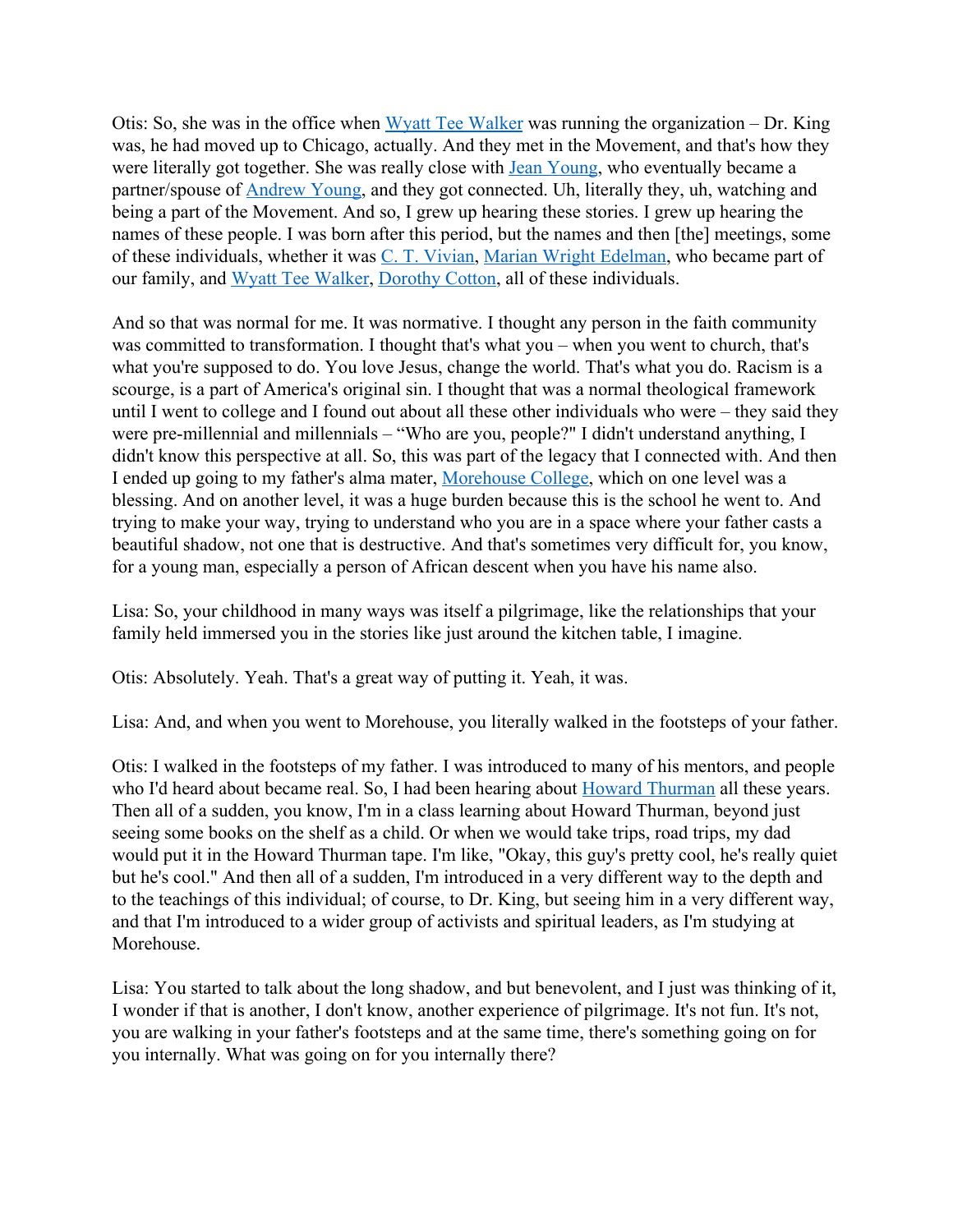Otis: It's one of the great challenges for, I think, an African-American male. Try and figure out who you are. You have societal expectations, you have community expectations, then familiar expectations. And then you have this thing called the village, the church expectations, and the destructive nature of this. Many times people who are not just, you know, a PK, but anyone who has a mother or a father who has a prominent place in the community and has made contribution, whether positive or negative, people want to place a template on you and say, "This is who you must be, this is how you must act." All of that. And for most, especially for young men, you end up rejecting everything because you haven't really found who you are and--

#### Lisa: Wow.

Otis: You have to, you have to go through that. And in some ways, there was some rejection, but I have to just give it up to my mom and my dad for truly saying, "Hey, you gotta go your own way. We're not – you don't have to go to Morehouse. We're not forcing you to go here." So, I was always trying to make my own way. And one of the ways was a pilgrimage of really moving into the kind of Afrocentric movement for me. So, really studying, I became like this straight [Egyptology](https://en.wikipedia.org/wiki/Egyptology) head.

Lisa: Wow. Are you kidding me? What? I didn't know that.

Otis: I mean, I was the <u>Heru</u>, Horus, you know, study or you know. Egyptology was my thing in college. I went to go to [Oriental School at the University of Chicago](https://oi.uchicago.edu/). I'm looking at black psychology, studying [Na'im Akbar](https://en.wikipedia.org/wiki/Na%27im_Akbar), uh, [Wade Nobles](https://www.drwadenobles.com/). I'm becoming that someone who is deep into [Carter G. Woodson](https://www.biography.com/scholar/carter-g-woodson) and [Marcus Garvey.](https://www.biography.com/activist/marcus-garvey) And then, of course, [Malcolm X](https://www.malcolmx.com/), who becomes an icon for, especially for young black men. But that Egyptology piece became, you know, really near and dear to me in college. And it was a way to kind of shift my focus and question – question Christian roots and question my tradition. And then I moved into activism, and I said, "I was going to be radical." And I was, you know; I was highly influenced by [the Panthers.](https://www.history.com/topics/civil-rights-movement/black-panthers) And it's interesting because it all came around; it came back around because I raised a question to my parents, and they, they shut me up when I said, "We need to, in this house we need to have a black picture and black--" I'm going black, black, black, you know, left and right. And so my mom said, "So, what, in here, is not black for you?" I said, "This picture over here," and she said, "Oh, that was painted by Malcolm Brown." Just because it doesn't have a black image in it, it's just a field. That's one of the black walls to cover paintings. I said, "I'm going around the room--" And she said, "Did you know all the art in here is from people of African descent." So, I was like, "Okay."

Lisa: You were like, "Those people have to be black."

Otis: Everything's gotta be black.

Lisa: That's so funny.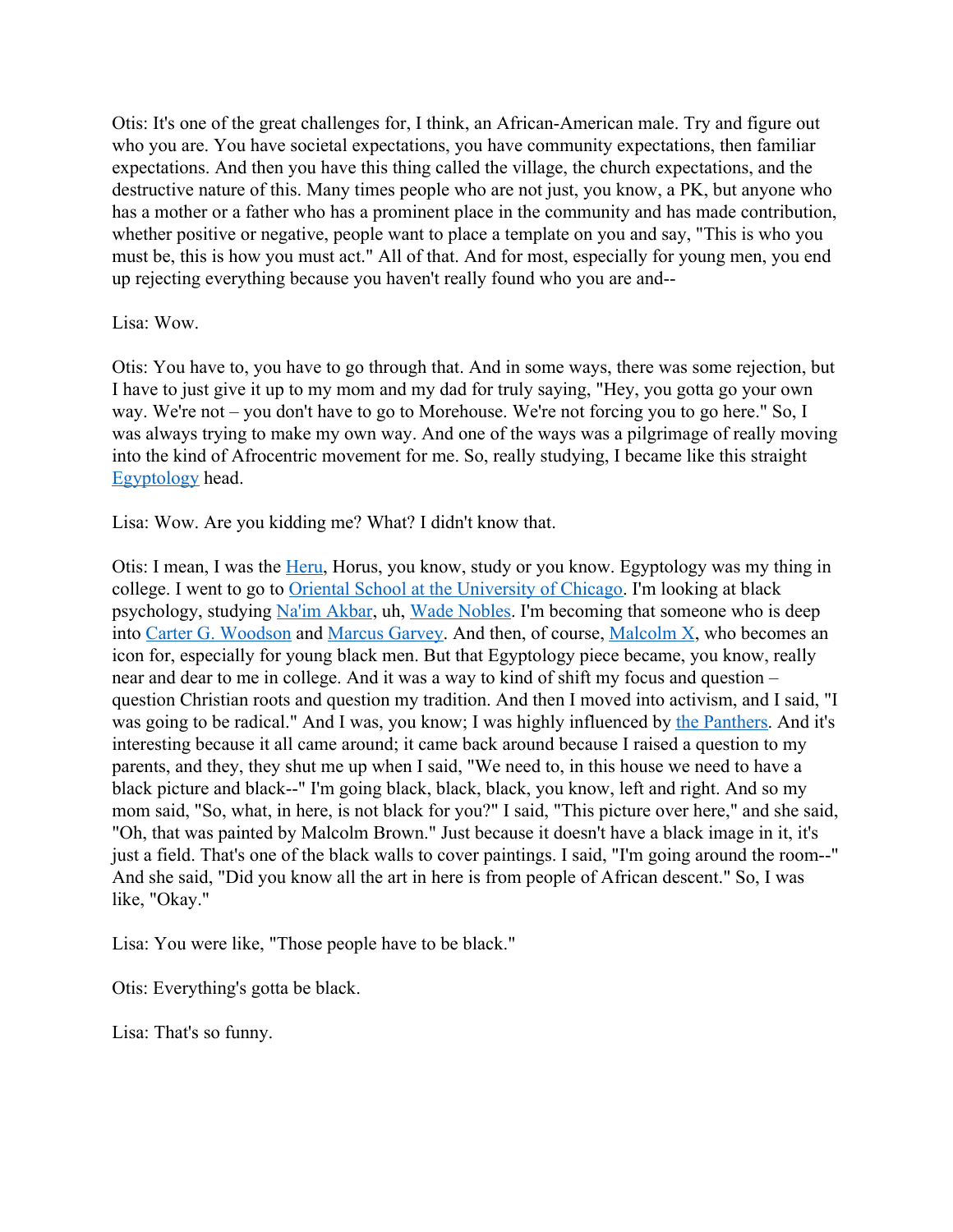Otis: My mom is like chuckling inside because you're right on target with terms of your development, your parents. This is appropriate. You're nineteen and you're arrogant and ignorant at the same time. And that's good. [laughs]

Lisa: [laughs] That's exactly right. You are becoming confident in what you know. You don't quite understand what you don't know yet.

Otis: You don't know. It happens again, Lisa, so I'm in grad school, I'm in a class with Vincent Harding, uh, [Dr. Vincent Harding](http://www.thekinglegacy.org/individuals/vincent-harding) who wrote [There is a River](https://amzn.to/2OSRh2U), editor for Dr. King, [who] was a premier historian of the movement.

Lisa: And the one who wrote [the Vietnam speech](https://www.npr.org/templates/story/story.php?storyId=125355148)?

Otis: Yes. Yes. That Vincent Harding.

Lisa: Yes.

Otis: That gentleman right there.

Lisa: Yes.

Otis: I'm in his program on religion and social change. So, I am in class with Dr. Harding, and I am communicating my radical perspective that non-violence is a tactic, not a way of life. You should have the right to utilize self-defense. We should have the right to any particular political modality that will bring us liberation.

Lisa: Wow.

Otis: Dr. Harding, as I'm talking and he just keeps saying hmm, hmm. If you're from the South, you know that that sound has a variety of meanings within it. [laughs]

Lisa: [laughs] I can feel it coming, I'm like brace myself. Oh my gosh. Okay.

Otis: So, he plays a clip from [Eyes on the Prize,](http://www.pbs.org/wgbh/americanexperience/films/eyesontheprize/) Lisa, and it's a clip from 1967 in Memphis, the strike of sanitation workers--

Lisa: Yeah.

Otis: --to the entire class. Now I'm the one who's, you know, got, I got on the radical soapbox that, "Nonviolence is only a tactic. We have to be able to utilize whatever we need to utilize because the oppressor uses whatever the oppressor wants to use against us. We have the right, you know, black people will not be cornered into one tactic." You know, I'm just, I'm, I'm going in and he's listening and saying, "Hmm." And so he plays the clip, and the way Dr. Harding can only do it, he says, "Did you see it?" And we're all like, "See what? Yeah, we saw people marching." He said, "Let me rewind."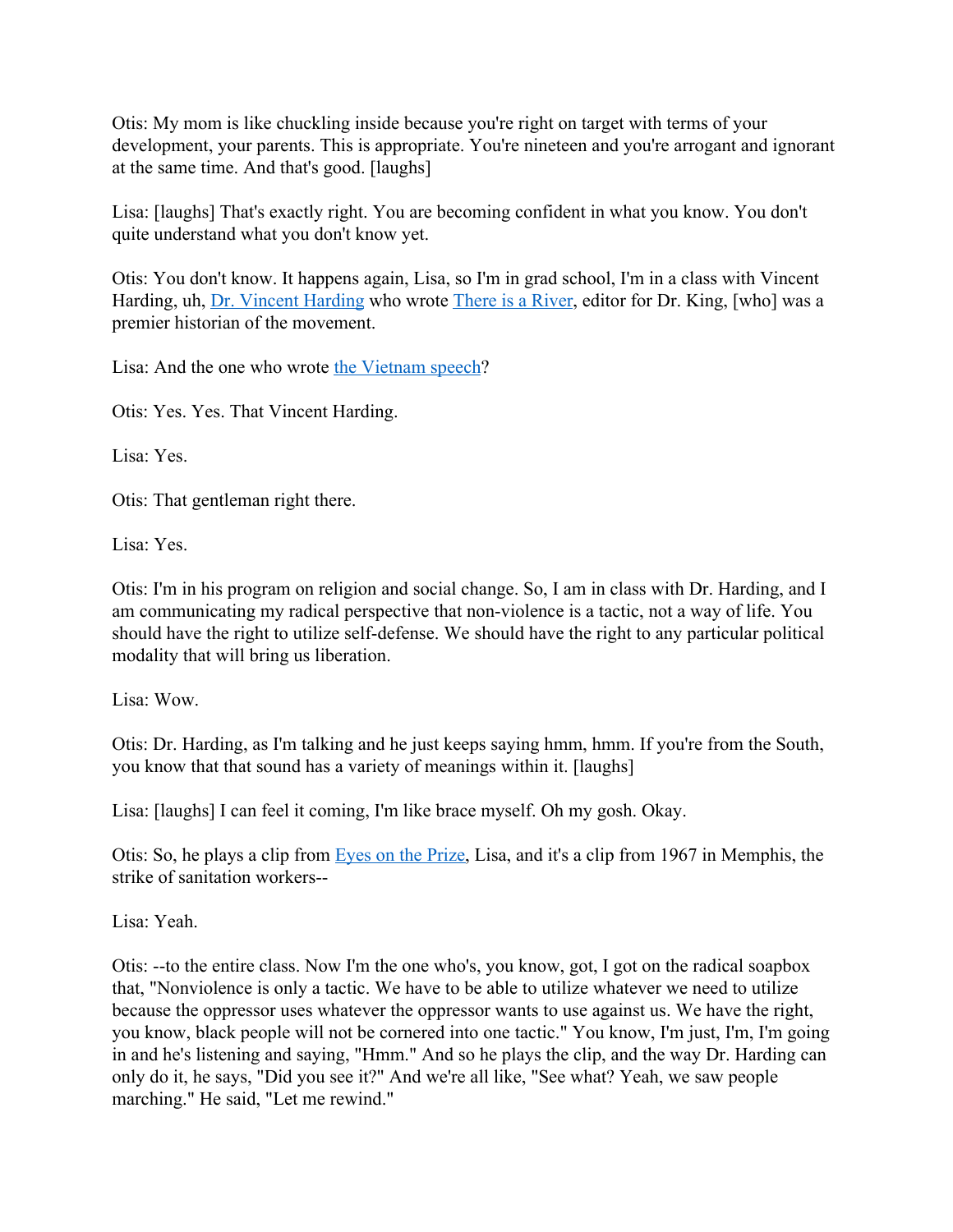Lisa: Oh, I love this.

Otis: And again he said, "Did you see it?" And we're all like, "Yeah, there were people marching." He said, "Let me rewind."

Lisa: Oh my God. Okay.

Otis: He says to me, "Otis, do you see it?" And I said, "What?" And then you know, some people can cut you and you say thank you after they cut you.

Lisa: Yes, that's right.

Otis: You are bleeding everywhere, thank you, thank you. And so he says, "Otis, did you notice there's a woman who's 90, marching? Do you see the man right there with the – he only has one leg and he has, he has crutches. Do you see this young girl?" He then says, "Your vision of liberation is centered on men liberating everyone else, able-bodied men--"

Lisa: Oh my God.

Otis: "This movement allows the ninety-year-old, the child, the differently-abled person to participate. Only non-violence does that."

Lisa: Oh, Lord, Jesus. Wow. My hands are raised. I'm worshiping in my living room.

Otis: I mean, I'll never forget, I'll never forget it. It was the most amazing way of helping a young brother who was grasping at, you know, my maleness was, it has to be rooted in, "I have to defend somebody, I have to be physical. You cannot, you know, corner me with just nonviolence. I need to be able to use my fist because that means that I am truly being a man." And he called out my patriarchy.

Lisa: Wow.

Otis: And called out my shallow, thin spirituality.

Lisa: Oh my God. Wow. See now, this is the thing is that you were in a class, most people would not say that was pilgrimage, but when you expand pilgrimage, especially for folks like you who, one of the central tenants of pilgrimage for Freedom Road that I've come to understand is that you sent her the voices that are normally pushed to the margins, and that those that we want to hear from. We don't want to hear from necessarily from the expert who learned what they learned in, you know, at Harvard or whatever, and that's it.

We want to hear from the people it happened to and we want to hear from the people that are descended from those people. And maybe last on the list might be someone from the community who learned what they learned at Harvard. Do you know what I mean? Um, and so you had the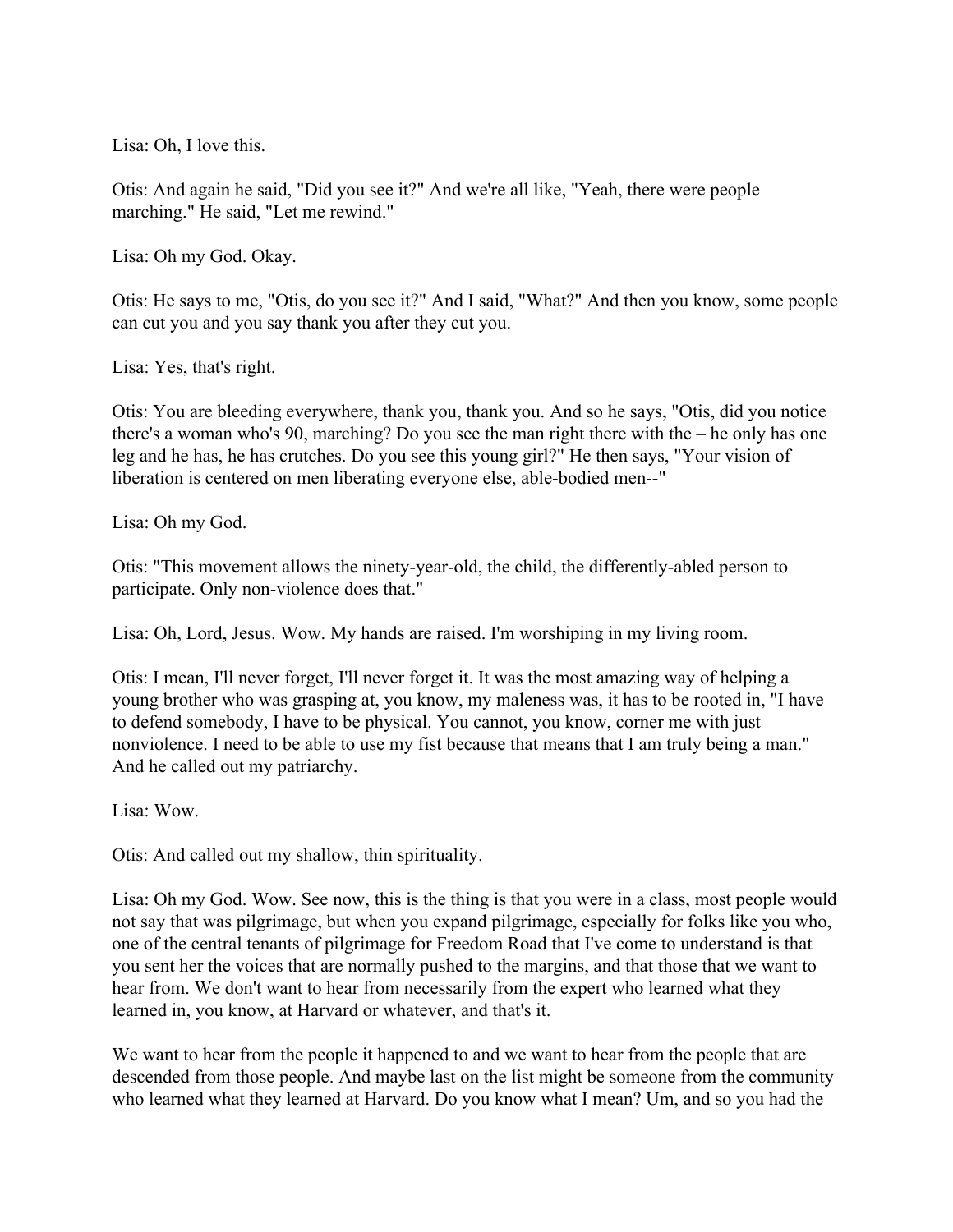amazing benefit of just walking through your life and talking with the people, with those people. So your life has been a pilgrimage in so many ways and so you have been transformed just by living your life in the way that most people require to go and separate themselves from their everyday life and go and walk on the land where things happen and hear the stories from the people that happened to. That's powerful. That time sitting there in that classroom with Dr. Vincent Harding was a pilgrimage, transformation moment.

Otis: It was – it was a transformation-moment for a young man who was trying to figure out what does it mean to be a black man in America. And I was defining my manhood and that's what Dr. Harding helped me out with. You are defining your manhood through the lens of someone else.

Lisa: Whoa. Whoa.

Otis: Non-violence is a courageous act. Picking up a gun is a relatively easy act. And one that is lifted up so often you are defining your power through someone manufacturing something you can hold in your hand and not what you hold in your heart.

Lisa: Oh my gosh. So, in other words, another way to articulate that story is that there is a story that happens outside of us, outside of you, outside of me. It's the story of the gunmaker, the story of--

Otis: Yes.

Lisa: --the Western, you know, the story that's crafted by Western culture and is centered on the acquisition of power through domination. And that gun represents that story. And here you have the opportunity to pick up that gun, but when you do that, you then are actually bowing to somebody else's story.

Otis: That's right. That's right. That, that is absolutely right. It's similar to when the Israelites, uh, they're bowing down to the golden calf. What they fail to realize is all of the material that I gave you was not to be manufactured so that it could be create an image that you could bow to. John Kenny puts it this way: They were bowing to the residue of their blessings. Instead of recognizing that the gold was really a reparation to build a new nation. They decided to be like the nation they came out of. So, they did the [Audrey Lorde](https://www.poetryfoundation.org/poets/audre-lorde) thing: they use the master's tools to rebuild the master's house.

Lisa: Dang. And all they did was just occupy it as opposed to understanding they actually had their own home that was envisioned for them.

Otis: That's right.

Lisa: That had no connection to any master at all.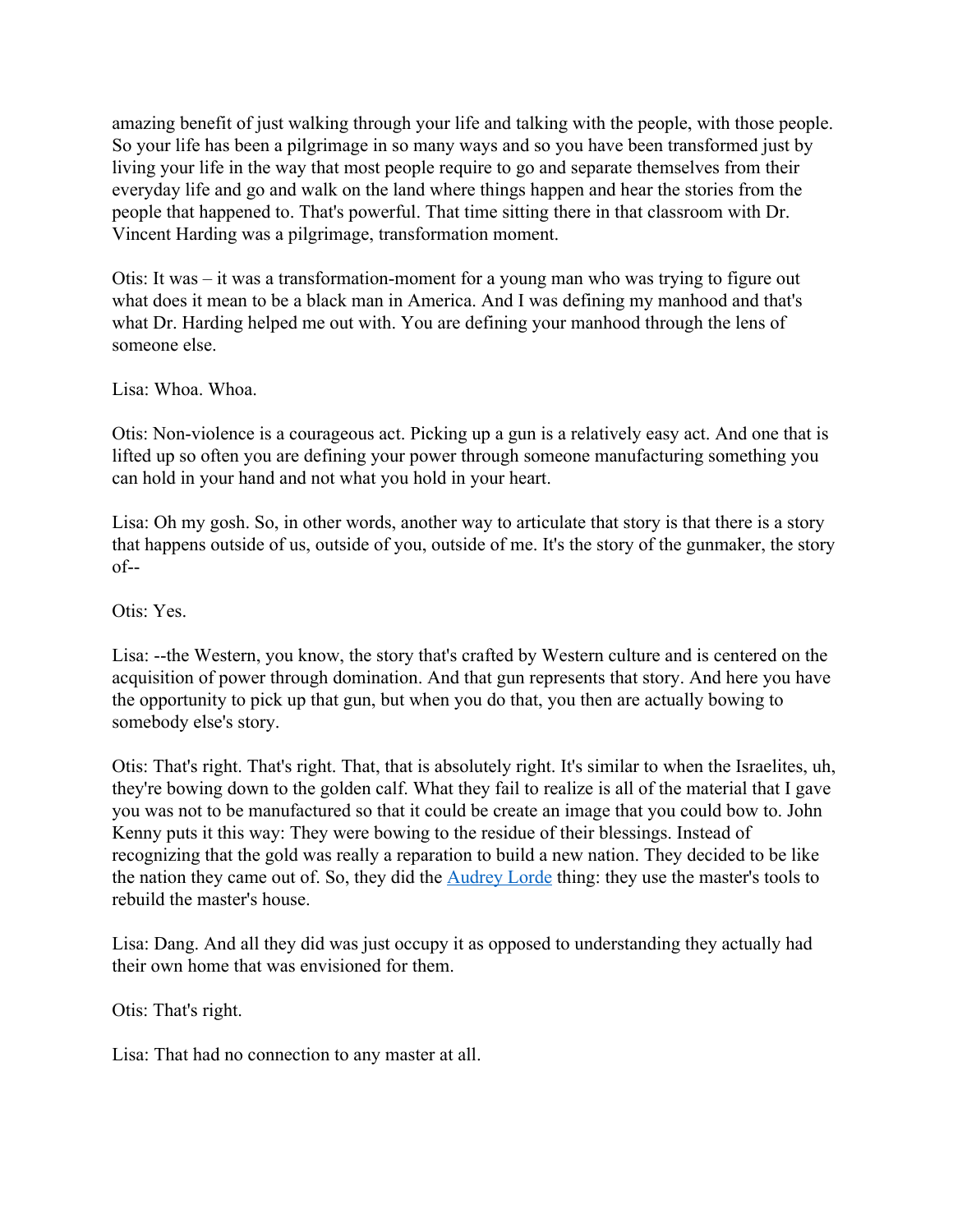Otis: But they wanted to be like everybody else. And so often we connect our liberation to being like the one who holds us back. So, in every movement, I mean, whether it's black people, whether we are talking about people of a different orientation or we're talking gender, we end up framing what freedom looks like from the vantage point of the artist who blotted our images out.

Lisa: Wow. These are our stories. You're listening to the Freedom Road podcast where we bring you stories from the front lines of the struggle for justice.

## [music]

Lisa: Have you ever been on a pilgrimage? The very first one I ever did, changed my life forever. We do a lot of things here on Freedom Road, but the most powerful of all is a pilgrimage. Freedom Road journeys road through cohesive stories and helps us understand better how the world broke and what it will take to be whole. Our absolute favorite thing is to leverage the power of pilgrimage, to straighten a group's capacity to do justice in their communities. Check out the show notes for this episode. Click the link to learn more about Freedom Road pilgrimages and contact us through the website if you'd like to join us on Freedom Road.

### [music]

Lisa: How did you gain your value for pilgrimage itself?

Otis: The first pilgrimage that I had the opportunity to take was after I graduated from college, my father, uh, in his church, the [Olivet Institutional Baptist Church](http://oibc.org/about-us/), they had a ministry called Faith, Hope, and Heritage, where every other year they would do a diaspora pilgrimage. I wasn't able to go on the first one that they went to West Africa. Then they went to another West. They went to several West African pilgrimages, [but] I wasn't able to make that one. And so, while I was in school, I told you I was becoming an Egyptology head.

#### Lisa: Yes.

Otis: Afrocentric mode. I say we have to do Egypt and we need to do it from, you know, an African-centered perspective – not a perspective that views Egypt as if it's not in Africa or if it's the Middle East that is just, just the weirdest term anyway, that's, that's a whole another story. So, after I graduated, my father asked me, he said, "You know, I want you to assist me in this pilgrimage. I want you to put together a study guide. I want you to do a couple of lectures. This is your job and this is going to be your graduation gift, but you've got to work, uh, when you go." And so Egypt, we did an, uh, an African-centered trip to Egypt. The other interesting piece was the tour company, consolidated tours based in Atlanta. This was run by a gentleman by the name of Moses Hadonaya who was from Egypt, and they don't advertise only they have a website. They started out setting up trips solely for churches that came out of the social justice movement, black churches.

Lisa: Wow. Okay.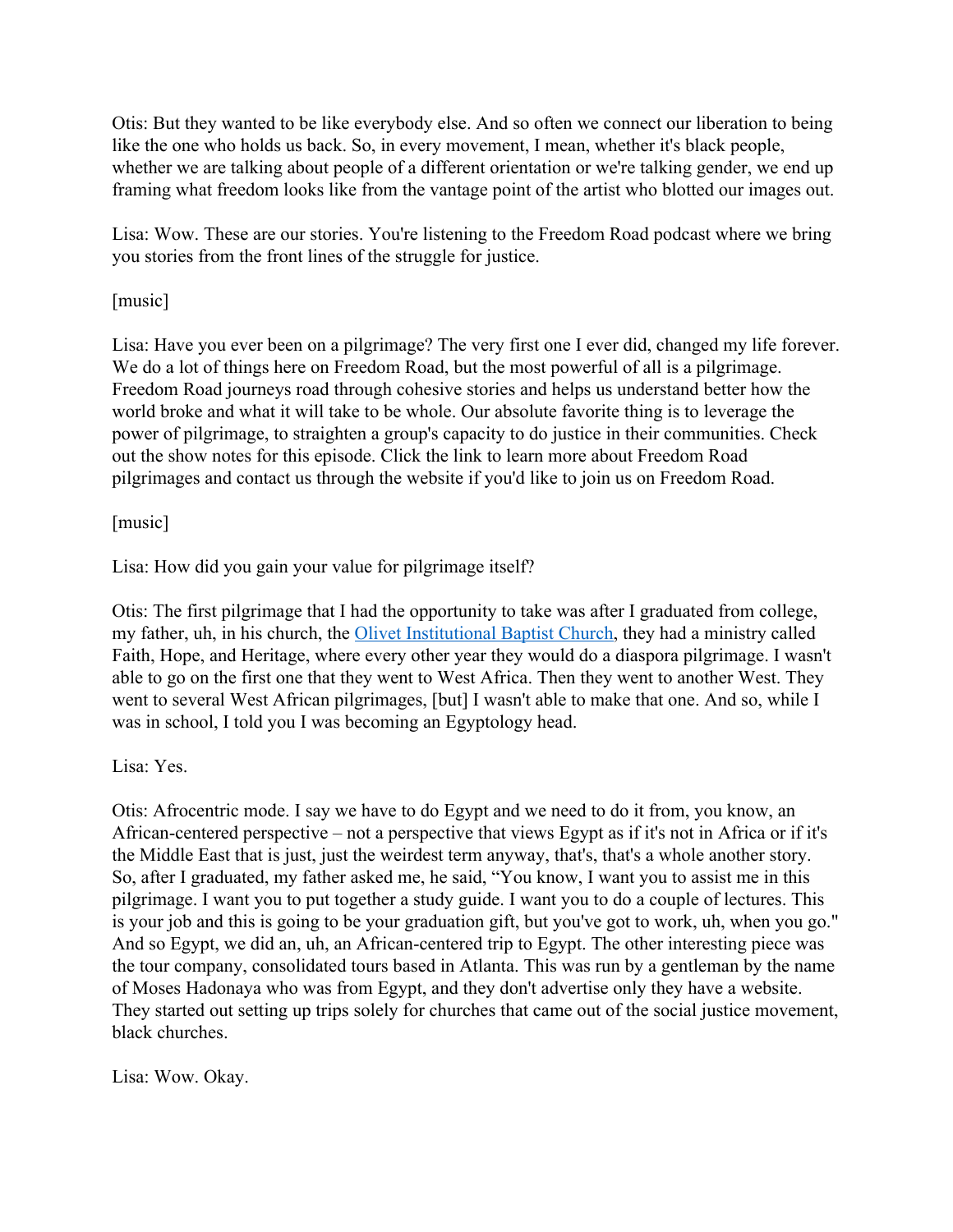Otis: Literally became a word-of-mouth piece where his whole company was designed were primarily eighty-five percent of those that he works with were people of African descent who wanted to either go to Africa or to Israel. But they wanted to have an experience where they would connect with people who were from their community. So, the Ethiopian Jews and the Palestinians, they would go to Egypt and connect with the Nubian community. They would go to West Africa and South Africa and so on and so on. And it was very interesting that an entire company was built around black faith communities. To do a pilgrimage in spaces to connect with the community and to understand the social justice narrative in those communities.

Lisa: And this was when? This was like right around, what time, the 90s, the 80s?

Lisa: This was 92, it's 92, it was the first time I went to Africa. It was literally transformative because you know, you read about the fact that the, you know, those wonderful book that I read in school called [Stolen Legacy](https://amzn.to/2uCiQ9X) by [George G. M. James](https://en.wikipedia.org/wiki/George_G._M._James), and James makes the argument that everything you see in Greek culture, in Greek history, has its origin in Africa – said you cannot begin to understand Greek architecture until you see that there are older temples that have the exact same design. He goes on to talk about [Herodotus](https://www.ancient.eu/herodotus/), and how Herodotus revered the Nubian-Ethiopian population, and stated that this is where we receive our information from. And then he does this wonderful thing that's actually hilarious – a scholar by the name of [Martin](https://www.nytimes.com/2013/06/23/arts/martin-bernal-black-athena-scholar-dies-at-76.html) [Bernal](https://www.nytimes.com/2013/06/23/arts/martin-bernal-black-athena-scholar-dies-at-76.html) who wrote [Black Athena](https://amzn.to/37vAI3B), you know, really kind of lays it out in more detail. Along with a gentleman by the name of [Ivan Van Sertimaand,](http://www.journalofafricancivilizations.com/VanSertima) his work on Nile Valley Civilizations, another West African scholar, uh, Diop, D-I-O-P, is from West Africa. He said, "If you look at the pyramids, in order to build a pyramid, you have to understand the Pythagorean theorem. So how can Pythagoras create a theorem that was already, obviously, in existence several thousand years before he was born?"

Lisa: Oh my God. What? Y'all heard it here. What?

Otis: Pythagoras did not start the theorem. And he said, "It's impossible to build a pyramid without the mathematical understanding of what we call the Pythagorean theorem. It's really the African theorem. It's the Imhotep theorem--" he has all these different names. But it's a wonderful way of saying, "Oh my gosh, we completely miss this." This gentleman, Diop, D-I-O-P, Senegalese scholar, he did melanin tests of mummies and he said, "They are not, you know, light-skinned individuals, the melanin test demonstrates that they are black Africans."

Lisa: This was in the 90s? He did this in the 90s? Or you read about it in the 90s?

Otis: I read about it in the 90s – he did it in the 80s. And when he did the tests at the Egyptian museum, he discovered that they were black Africans. He made a funny – he makes the joke in one of his lectures, [and] he did one of the lectures at Morehouse before I arrived at Morehouse. They had a conference there. He said all of a sudden, he could not get access to any more mummies after that from the Egyptian government.

Lisa: Whoa.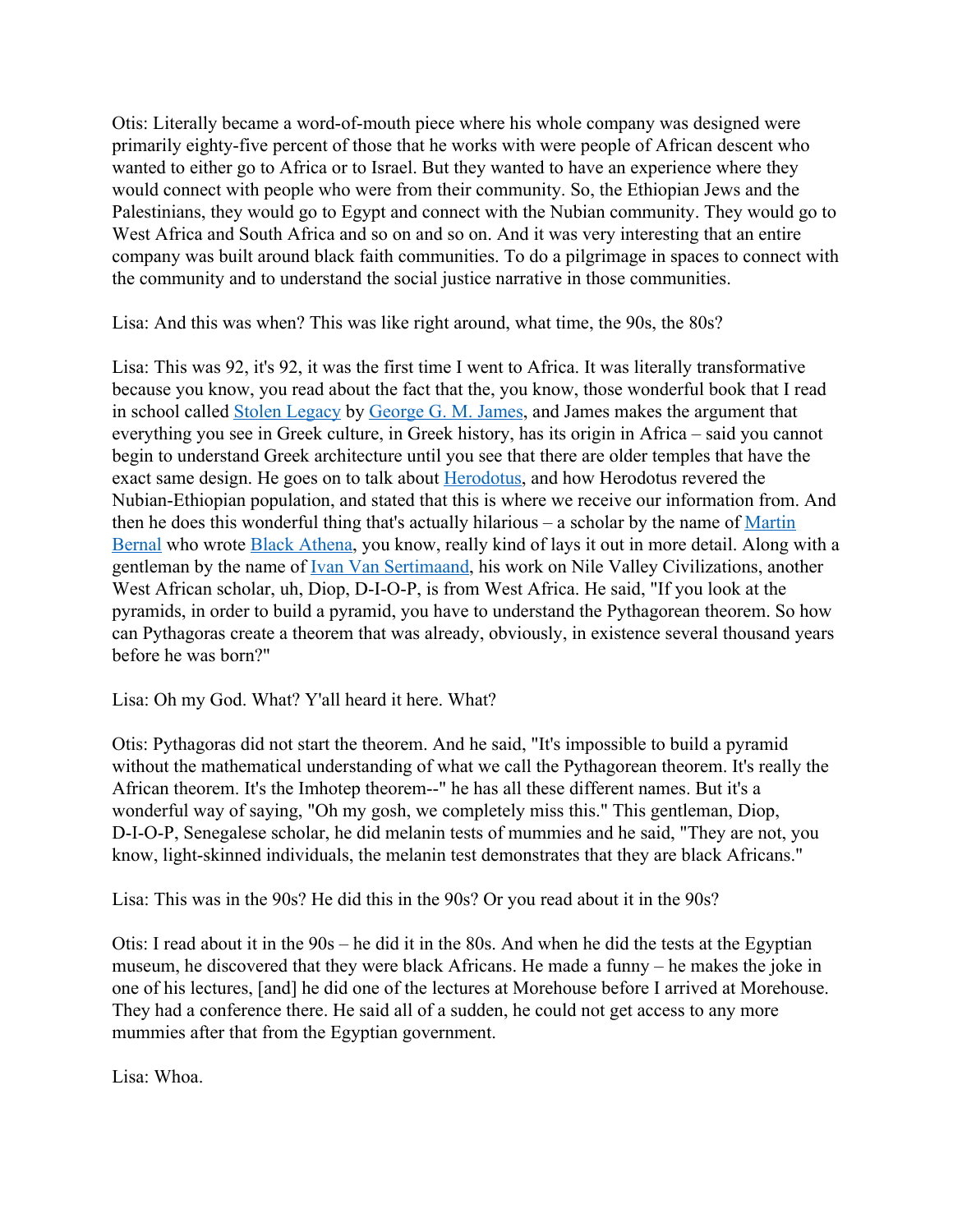Otis: But historically--

Lisa: Wait a minute, wait, wait, wait, wait, wait a minute. Are you saying, I mean, so I'm sorry- one of my understandings of Egypt, or, Egyptologist as you are, one of my understandings of Egypt is that it was very much claimed, kind of, by Europe, you know, in the 20th century maybe even before that – you would know the details. I know kind of, or I understand broad swath, but because of that, like Egyptians and the whole biblical story is cast with a white hue, but the European view. And so people, when they talk about Egypt, they talk about it as if it's not in Africa. So I've always wondered how do, what does Egypt say of itself? And what you just said that just struck me is that the government of Egypt didn't want it to get out that their mummies were black.

Otis: Correct.

Lisa: Okay. So talk to me about that. Does that mean that there's like internalized white supremacy there?

Otis: Very much so. So, you have in about 626 you have what is called the Arab invasion. That's from the North.

Lisa: Okay y'all so we're going on a pilgrimage right now.

[laughter]

Lisa: We're gonna talk about pilgrimage. We actually are on a pilgrimage. All right, so go on, Professor, go for it.

Otis: So we have Arab invasion coming from the North, coming down into those regions--

Lisa: Wow.

Otis: --that this place, the inhabitants of that area that were known as Nubian.

Lisa: Oh, yes.

Otis: That's the biblical term, the Nubian, the Kushites. And Nubians still live in Egypt today, but what was interesting is that the Arab population obviously mixed with the Nubian population, but the Nubian population was displaced and pushed farther south. So, when you go to Cairo or Alexandria, these are Northern cities. When you leave those cities, it's rather interesting that the literal color of people change once you leave the city limits--

Lisa: Wow.

Otis: --because you have the most people. When people settle, especially during the time period of the 600s, [in] the 6th and 7th century, people always settled by water. It makes sense because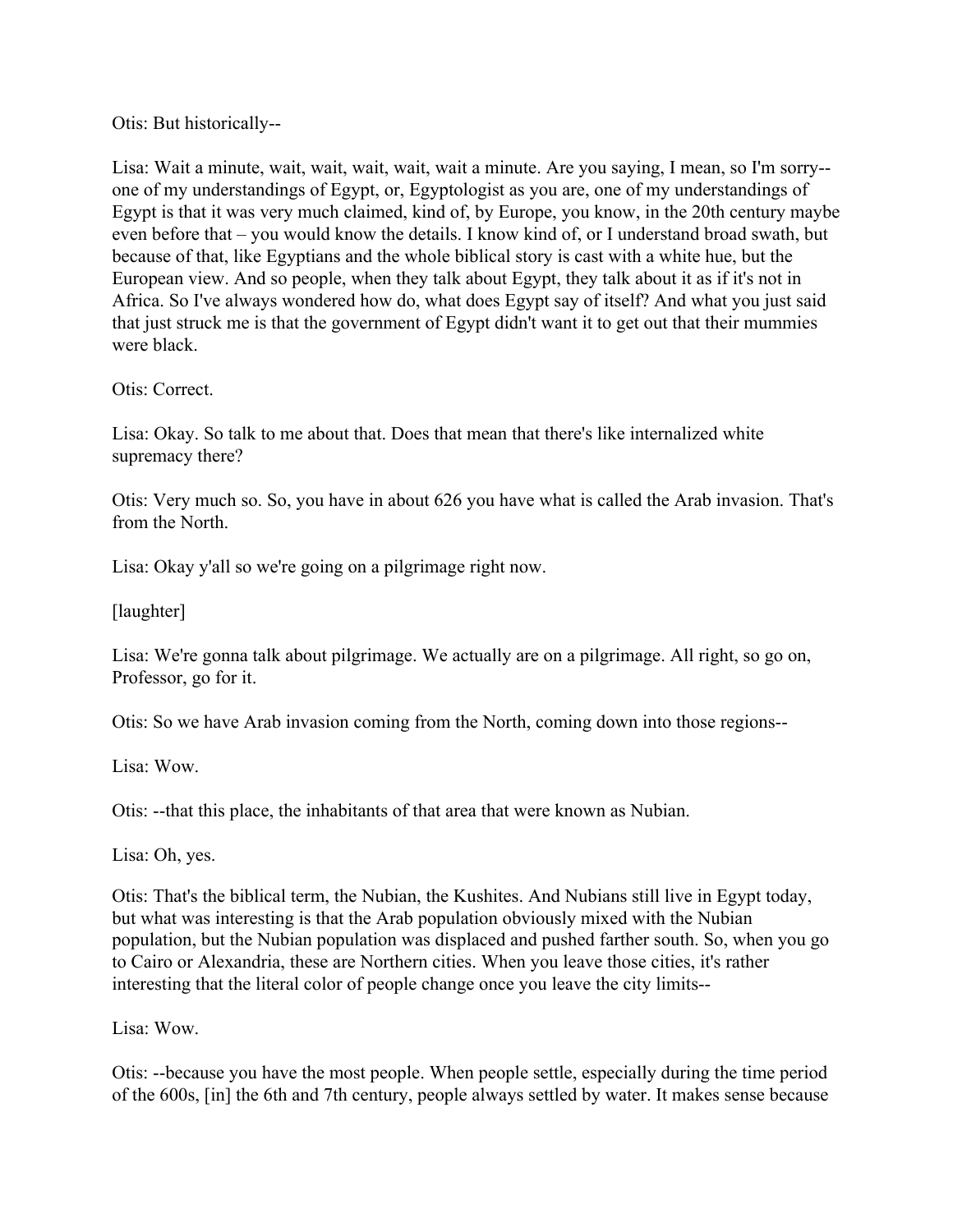that's a precious resource. So, they settle by the mouth of the Nile, but they do not settle down the Nile in, you know, Southern, moving South.

Lisa: Okay.

Otis: And so the mummies, there had been always this claim that they were European because of the [Ptolemies.](https://www.livius.org/articles/dynasty/ptolemies/) So the Roman folks came over as colonists, but the people were still African. They just had individuals who were of a lighter complexion who were in power at that time. The second thing that Diop did is that he then took the hair of mummies. Now this was hilarious. In the Cairo museum, there is a section where you can look at the wigs of mummies. And so, we went into the Cairo museum, and I was so excited about this because I'd heard about it; we went into the section, we looked at the wigs and everybody fell out laughing because they were straight Afro wigs. And he raised the question, "Why would you create a wig that is not designed for the pattern of the hair that you had looked at?" That's the question that he raises and he says, "Well, here is-- here are the wigs." And so you had braids, you had dreadlocks, you had just straight up Afros. I took pictures of it. I remember that I was like, "Oh, this is amazing."

Lisa: Oh my God.

Otis: And so we're seeing that the literal hair that is used is a hair of lambswool. So now we are witnessing the actual imagery that is used biblically, and imagery that has been blotted out in terms of Hollywood, and all of a sudden Egypt then becomes Nubia. It becomes an extension of Ethiopia, it becomes Kushed, it becomes black again, which then as my father would love to preach--

Lisa: Hmm.

Otis: He was saying that Mary and Joseph took Jesus to Africa.

Lisa: Yes, that's right.

Otis: Now, if you want to hide somebody--

Lisa: Go now.

Otis: You don't hide someone in an area where they are going to appear--

Lisa: Stand out.

Otis: You know, they stand out. He says you hide them among camouflage.

Lisa: Yes.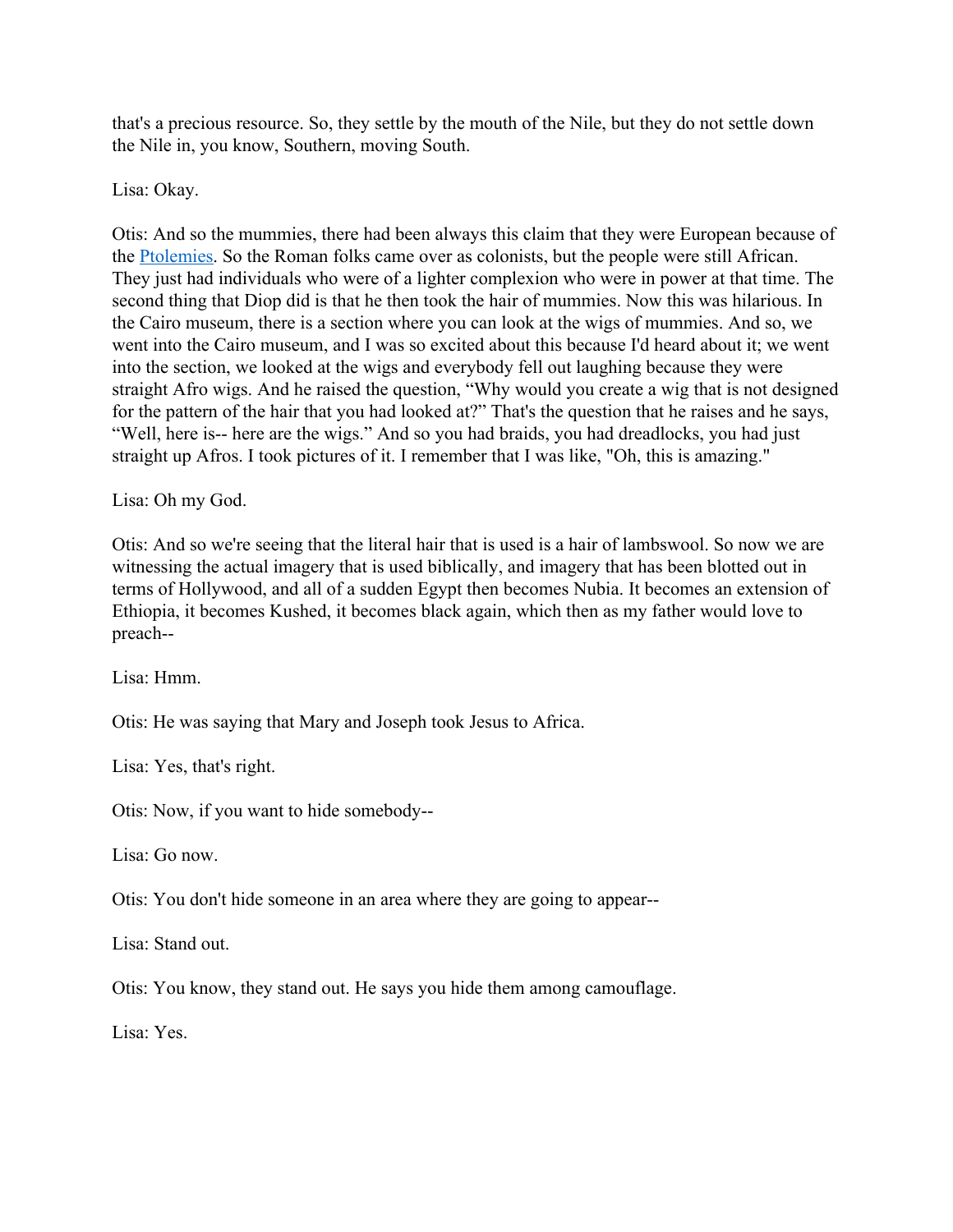Otis: And so God says, "I want to hide my child. I'm not taking him to Athens. I'm not taking him to Rome, I'm taking him to Africa so that he can hide around people who look just like him"

Lisa: Wow. What? Wait, you kind of-- you made a little bit of a twist there. I caught that you said, God said, "I'm taking my child to Africa." Wow-- wow.

Otis: And imagine if we had that narrative. Now what's interesting America has an issue with the color of Jesus.

Lisa: Yes.

Otis: It's interesting that Europe doesn't, you know, there's a Black Madonna. That's not a big deal in Poland, that's not a big deal in other areas of Europe. But in America, it causes deep anger.

Lisa: Wow.

Otis: Because it's deeply connected to enslavement. Because you can't--

Lisa: Well.

Otis: --enslave people who look like your Savior.

Lisa: Ooh, wow. So-- [laughs] It's like, "Wow." Let me ask you this. Let me ask you this. How has pilgrimage, how did that pilgrimage then change the way that you understand your faith?

Otis: Blew everything apart. In terms of the imagery.

Lisa: Yeah, yeah

Otis: In terms of understanding and seeing-- I no longer saw Africa through the eyes of the [Berlin Conference](http://www.bbc.co.uk/history/british/abolition/scramble_for_africa_article_01.shtml).

Lisa: Oooh.

Lisa: So the Berlin Conference of 1840 – was that 1848? Actually, I don't remember the year--

Otis: Yeah. But the Berlin Conference, for those who may not be familiar you can look it up, is the moment when European powers got together and carved up Africa for their own use. While we have--

Lisa: Yes.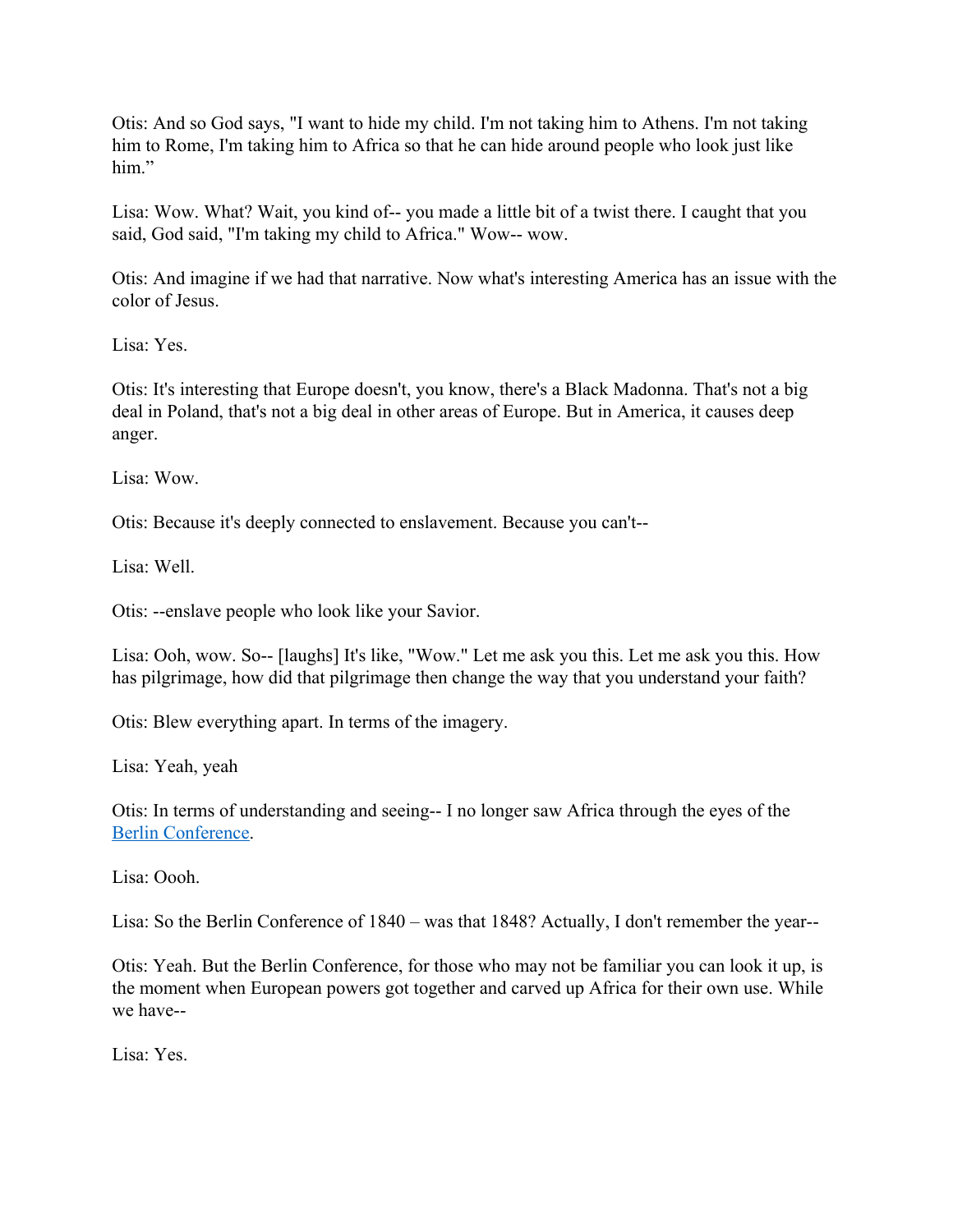Otis: Nigeria, uh, the British had Nigeria and Kenya and we had the French. We had Senegal and so on, and so on and so on.

Lisa: Mm-hm.

Otis: And in that, we did something rather radical in terms of what Europe did and how we accepted a particular belief. We looked at Africa through the borders and the eyes of Europe. And we said, "Africa stops here and this other – these other areas start over here." So, places such as Saudi Arabia and Iran and Iraq, they can't be connected to Africa.

Lisa: Right.

Otis: Or Israel and Palestine.

Lisa: Right.

Otis: They can't be connected to Africa, because we have something called the Suez Canal.

Lisa: Right.

Otis: So.

Lisa: Which is man-made. [laughs]

Otis: Right, that's right. So, anything on the other side of that, that's not Africa. That's the Middle East.

Lisa: Wow.

Otis: Which is bizarre in the ancient world. Remember that Egypt didn't end under the borders that we see it now. I mean, it moved into areas that we call Libya. It moved into areas that we even call Palestine, Lebanon. It slipped over into areas that we call part of Saudi Arabia. They didn't have the borders that we have now.

Lisa: Oh my God.

Otis: People did not view the world through race, the way we did. They viewed it through nationality.

Lisa: Right.

Otis: So, people would move into different areas. And remember, you have Hebrew people, you have Jewish people who move out of Africa, and moved farther north.

Lisa: Right.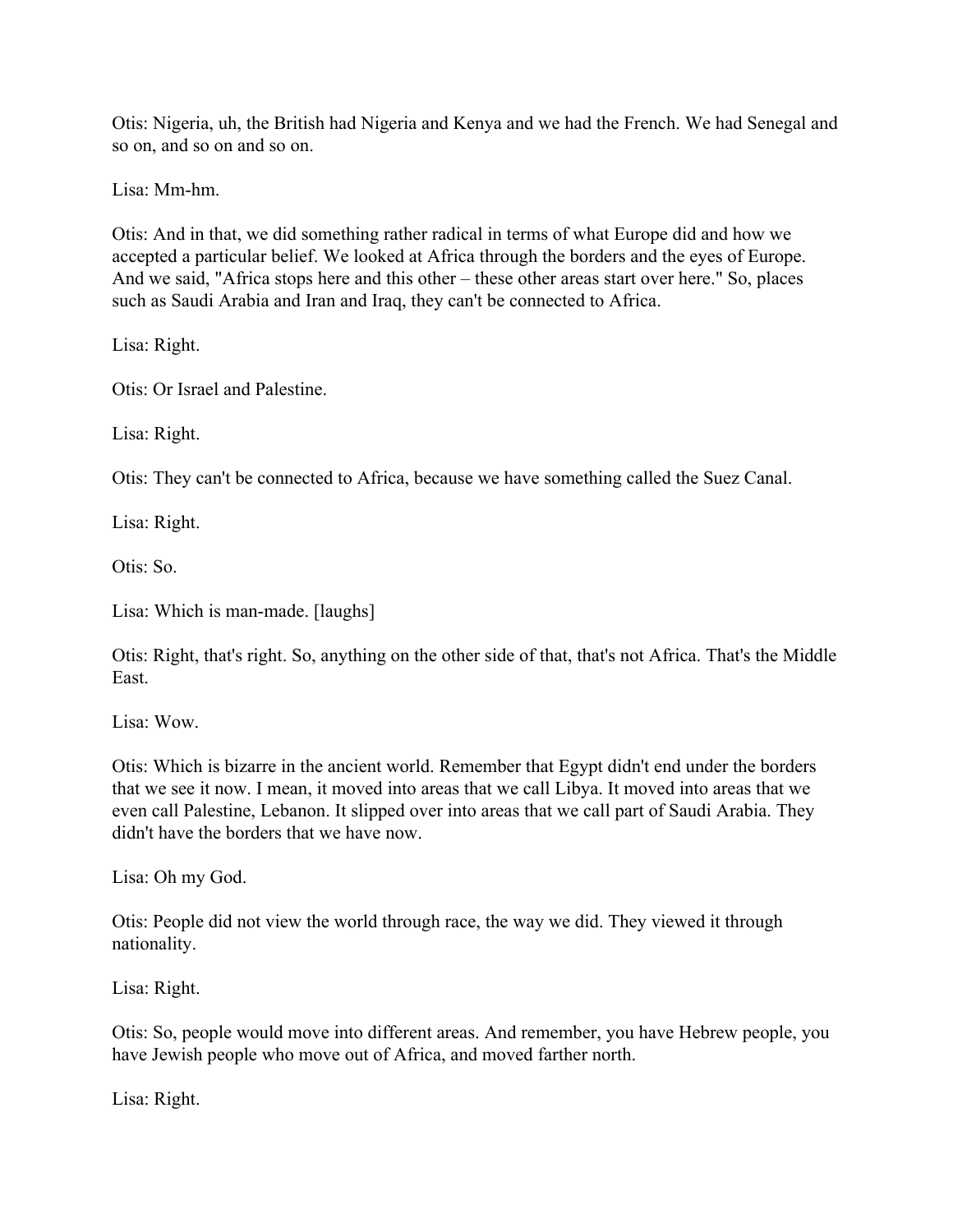Otis: They moved, you know, north. And they settled in those areas. They were people of color. They were Semitic people. They were non-white. That trip changed literally the complexion of the Bible for me. I mean, I knew it intellectually. But once I went to Egypt, and spent time with the Nubian population, made the connections between Africa and Greece, and then made the connections of the biblical connections of how we come out of this area. I no longer could open up Genesis and see Abraham looking like, you know, a Charlton Heston character or a Moses looking – I no longer could. That image was shattered forever.

Lisa: Yeah.

Otis: Which then raised other questions--

Lisa: Yeah.

Otis: About how we envision our faith in America in particular.

Lisa: We have – oh my Lord, literally, I mean, seriously, we could go there. So you, what you do is you take Trinity UCC on pilgrimage every year now because you really believe in the transformative power of pilgrimage for your congregation. So, what is the most transformative pilgrimage your congregation has experienced?

Otis: Ethiopia, without a doubt.

Lisa: Ahh.

Otis: Ethiopia.

Lisa: Why, what happened?

Otis: Ethiopia did two things. It shattered the myth that black people adopted Christianity. Because, we have the opportunity to go to a country that not only is Christian, but has never been colonized and does not reference Rome at all.

Lisa: Yes.

Otis: They have their own Pope. They're like yeah, that other guy in Rome – Pope in Rome. We have our own and we have our own, a lot longer. They've been a Christian nation.

Lisa: Wow.

Otis: More than any other nation on the planet? And they will tell you, said, "We were practicing Christianity before anyone or any other country on the planet." Then number two, they will tell you that before we practiced Christianity, we were Jews. I mean, they're real clear. They're real clear.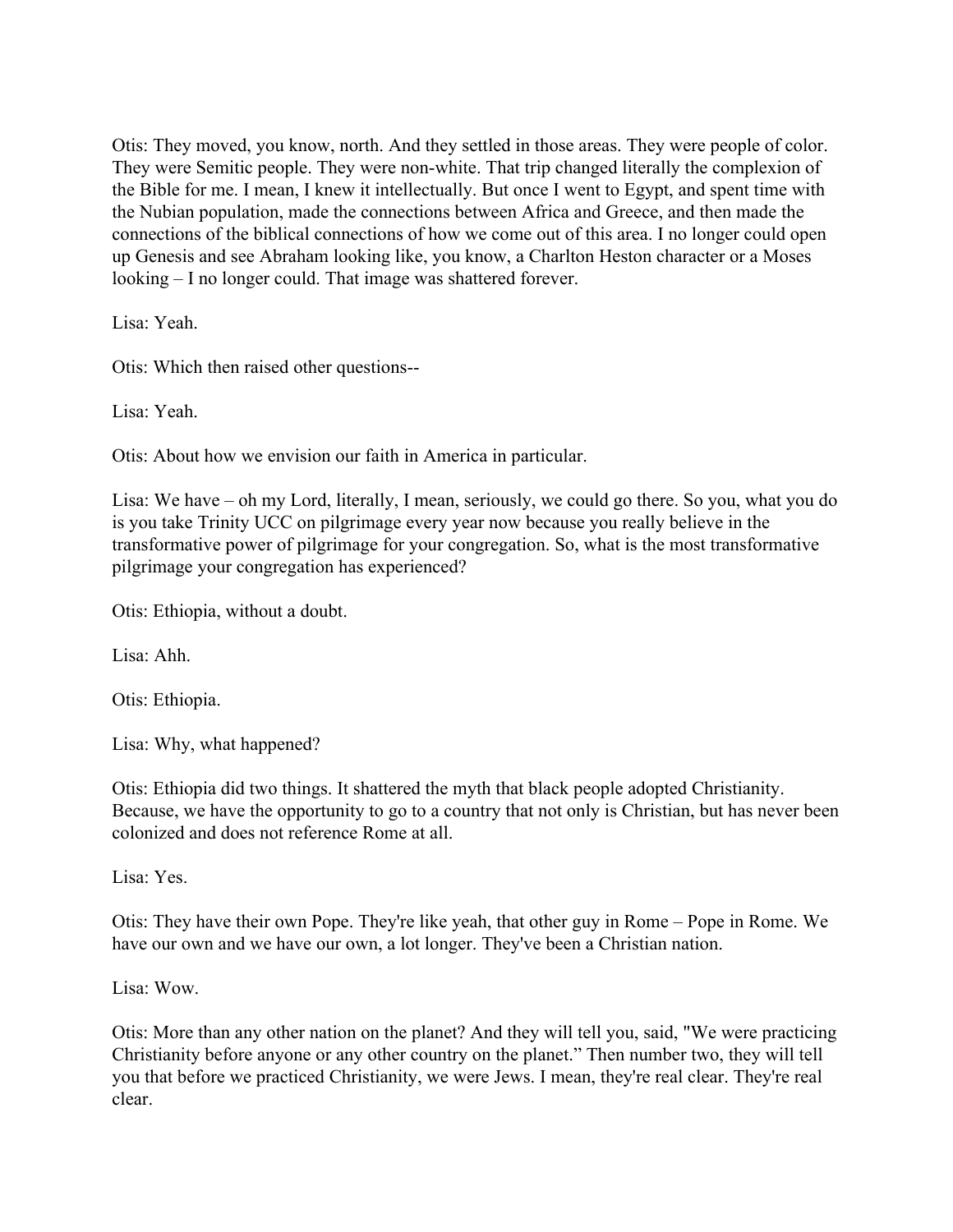Lisa: Wow.

Otis: They say, "We are an ancient people." And then you go to the sites. And then they will also tell you, "The reason that we've never been colonized is because we've got the Ark of the Covenant." Which is a great story around this.

Lisa: Wow. Woah.

Otis: They have one of the holier sights is in [Axum.](https://www.ancient.eu/Kingdom_of_Axum/) They have this uh wonderful, beautiful temple where they have a person – a group of priests that their job is to protect them to hold the Ark of the Covenant.

Lisa: Mm-hm.

Otis: Several years ago, [Henry Louis Gates](https://www.pbs.org/weta/reconstruction/about-the-film/henry-louis-gates-jr/) was in Ethiopia. He's doing this whole thing on it. You've seen some of these PBS programs he's done.

Lisa: Definitely yes, I watched actually, yes.

Otis: Oh, man.

Lisa: Yeah.

Otis: Yes, yes. Yes, he does a wonderful job on this. And he was in Ethiopia, talking to the holy patriarch. And he was sharing the history that Ethiopia says that they have the Ark of the Covenant. And it was brought back to Ethiopia, under the reign of Solomon, and he kind of goes through this whole thing. And so, he asked the holy patriarch, "Who is their Pope?" He says, "You know, we understand that you have the Ark of the Covenant. Why don't you allow some scholars from Harvard and from other places that can verify that you have the Ark of the Covenant?" The answer with the most beautiful answer I've ever heard, the man looks at Dr. Gates, [and] he says, "We know we have it." [laughs] I mean literally he says, "We don't need Europe to validate what we already know." And it was so powerful.

Lisa: [laughs] And is classic.

Otis: And Gates did not know how to answer. He was like, "Oh, I guess if you all know you got it, you got it."

Lisa: You don't need to verify.

Otis: We don't need you to verify the truth we already had.

Lisa: Oh, Lord.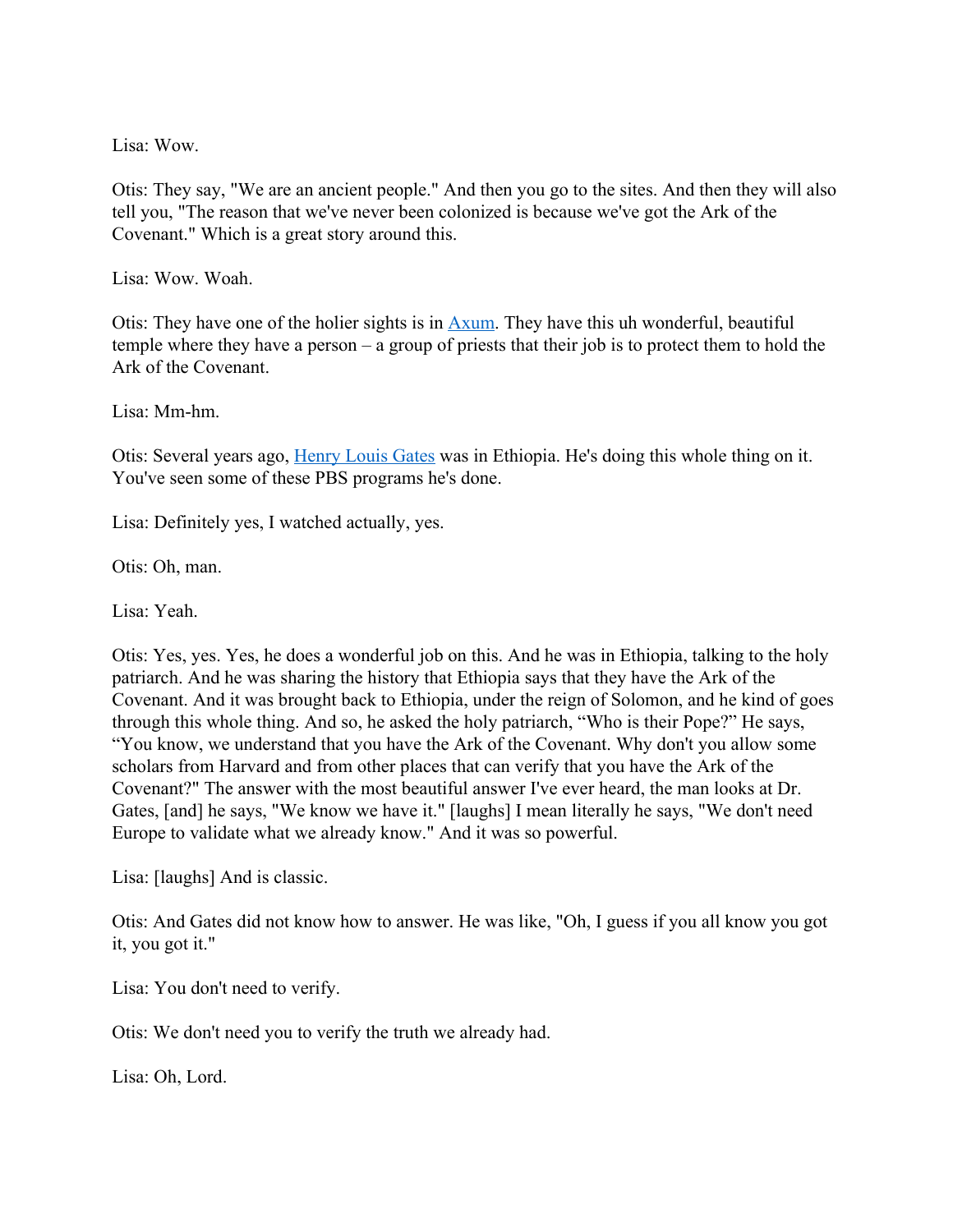Otis: And to have that kind of perspective and then to know that every time Italy tried to press into colonize Ethiopia.

Lisa: Yeah.

Otis: It was the Orthodox Church: what they would do is they would have these replicas of the Ark of the Covenant [made],and they would begin to march in these small cities and small towns. And that was their form of resistance to say that "We are the holders of the ark, and God is standing in us."

### Lisa: Wow.

Otis: And He will push you out of our region. And that was a part of their narrative of pushing out the Italians. The Italians tried several times, and they will tell you, say, "They occupied but they never colonized."

Lisa: Yes, yes.

Otis: They will tell you real quick. They said there's a difference, they say, "They occupied but they never colonized." And each time--

Lisa: Oh my God.

Otis: They defeated the Italians and push them out. And they made the claim to say that, "Because of our faith, because of our, with the Spirit dwelling in us, we have been called never to have another country to control our narrative." And so you have in Ethiopia, these amazing stories we were in [Lalibela](https://www.lonelyplanet.com/ethiopia/northern-ethiopia/lalibela), which has the eleven rock-hewn churches, and these churches that are built into mountains, out of one single, one single piece of stone. And we brought our architect with us. She came on the tour. Her name is Ramona Wenham Brooks. She is an amazing, gifted architect, one of the few African-American women in the state of Illinois, who has an architecture agency – [she] was one of the first I should say, that was licensed and it was given a full architecture agency that she runs.

Lisa: Okay.

Otis: And she was walking around holding her head, her hand on her head when we were going through these churches and Lalibela. One was called St. George, actually the one that we were going through, and I said, "Ramona, what's going on?" She says, "I'm an architect, and I cannot figure out how these people did this."

Lisa: Woah.

Otis: She said, "Out of one piece of stone, the difficulty, the precision, the challenge of using ancient tools to do this--"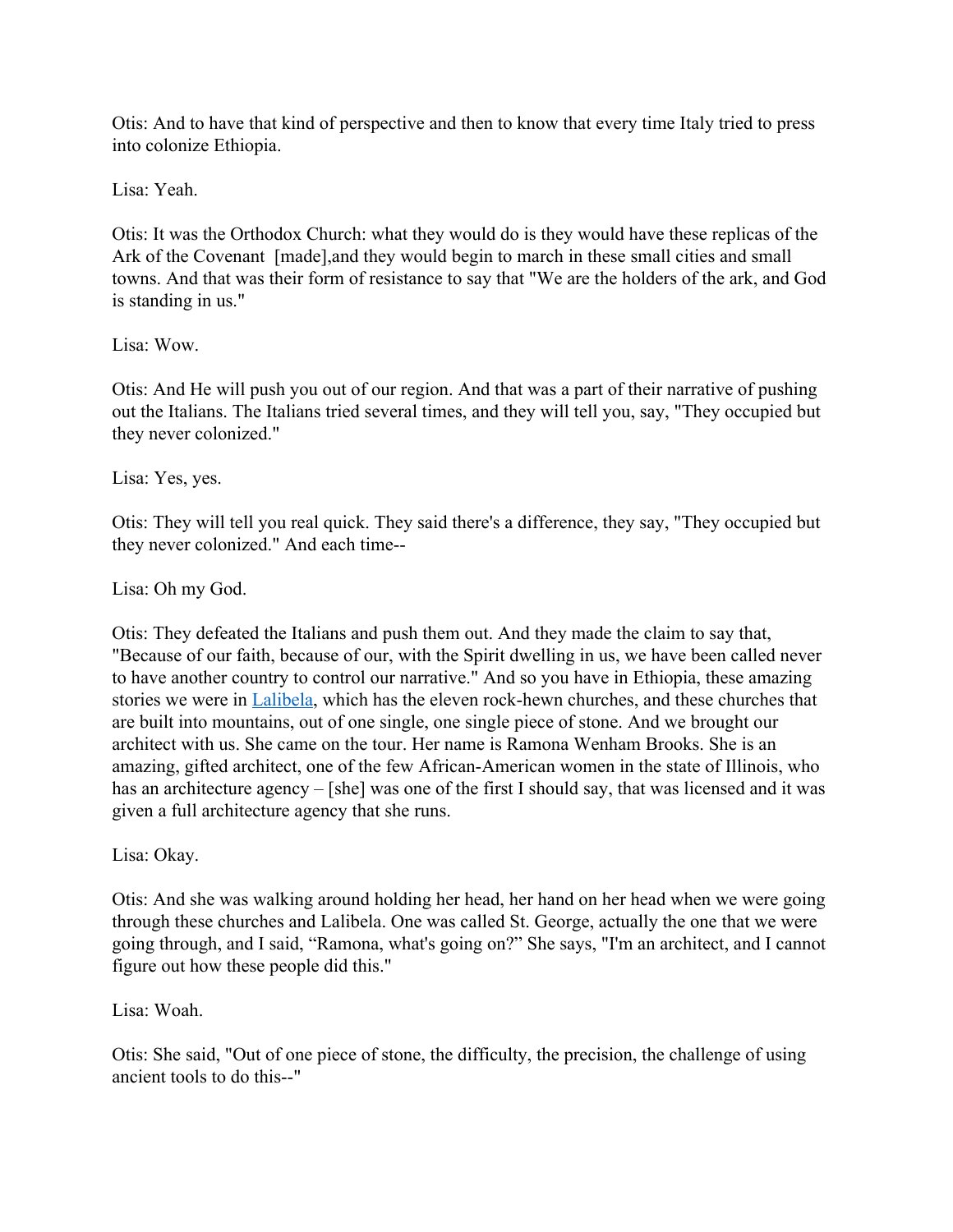Lisa: Wow.

Otis: Is mind-boggling.

Lisa: Oh my God.

Otis: She says that "For modern architecture is that actually we can use lasers. We have tools for precision. How do you get this kind of precision and the magnitude and size of the building?"

Lisa: Yeah.

Otis: She said, "This is really mind-boggling." These are not bricks that have built this church. This is one, one particular brick. Now, the other thing is you can't see the churches. The only way you can see the churches that are designed in this beautiful African cross, you can only see it from the heavens.

Lisa: Oh my God.

Otis: So, they were designing a church that only God could look at and enjoy. It was not St. Peter's Cathedral that we can look at and God can look at. This was a church designed in such a way that no human being unless you're in a plane could actually understand the beauty of the architecture.

Lisa: That's incredible.

Otis: It is. It is incredible.

Lisa: What?

Otis: It is pretty amazing.

Lisa: I'm trying to even imagine it. I mean, I know that there are churches that are hewn out of rock and they're inside the ground. That's not what you're talking about. You're talking about a structure that is like on a level place, it's on a plateau.

Otis: It's in the ground-- yeah, it's in the ground. But the only way that you can get a sense of the design, is you have to be elevated above the church.

Lisa: Oh. Wow.

Otis: So they were designing and they were creating a design that was not designed for human eyes.

Lisa: Right.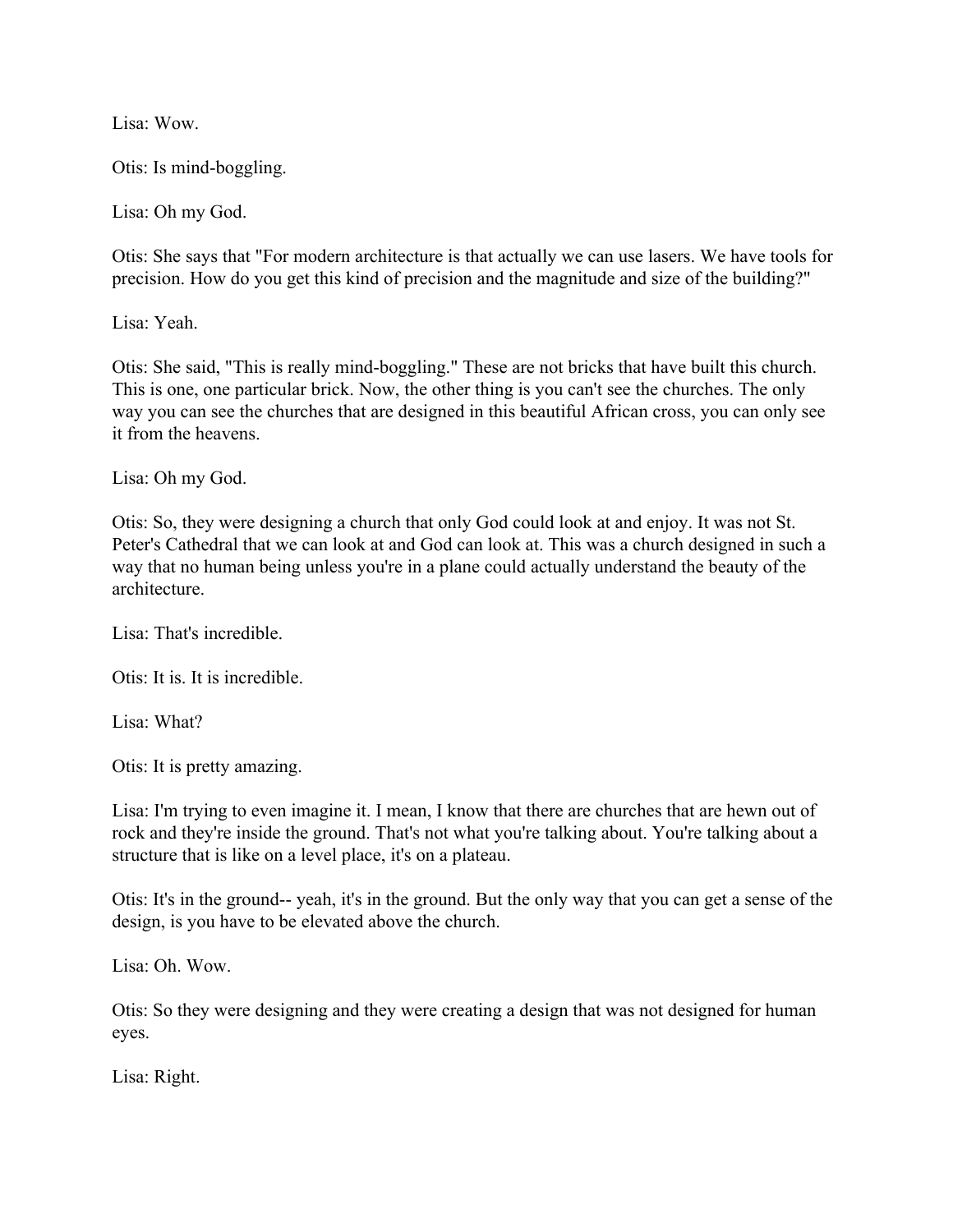Otis: But for people that were able to see or, you know, a God who's able to see above.

Lisa: Yeah, yeah.

Otis: Below and around. And that in itself was absolutely extraordinary.

Lisa: Yeah.

Otis: And this one little wonderful story is [why] I love these little Ethiopian stories. So, the story of when the Italians were, again trying to colonize, they knew that the one way to break the spirit of the people is if they could destroy the churches. They said, "Their spirit, their soul is wrapped up in their faith. These people believe in this, you know, you know, Mussolini." You know, he's completely dismissive of faith. And these people believe in this stuff, this superstition, so we will destroy the churches.

Lisa: Wow.

Otis: We will torture the priests. So, we had the opportunity to speak – my father was in – we had to break up in smaller groups in order to go to all the different churches.

Lisa: Uh-huh.

Otis: And the group my father was in, had the opportunity to speak to the nephew of one of the priests who was present during the period of Mussolini.

Lisa: Okay.

Otis: And he said that his nephew, or his uncle, I'm sorry, was captured by Italian soldiers. He was tied to a post. And he was left out there day and night in there, you know, [and] it would come out every morning every evening and say, "Have you given up, you know, given up your God, you know, will you, you know, pledge allegiance to Mussolini," or whatever statement they would give. They were always asking him to give up his faith. He said, "No." Over and over, "No, I will not."

Lisa: Wow.

Otis: He said, "We're gonna destroy your temple. If God is so great, then God will not allow us to destroy the temple." And of course, the priest was saying, "I'm still not going to give up whether you destroy the temple or not. It has nothing to do with me and my faith." So, they put dynamite all throughout as a priest he is telling the story, so they put dynamite all through the church.

Lisa: Uh-huh.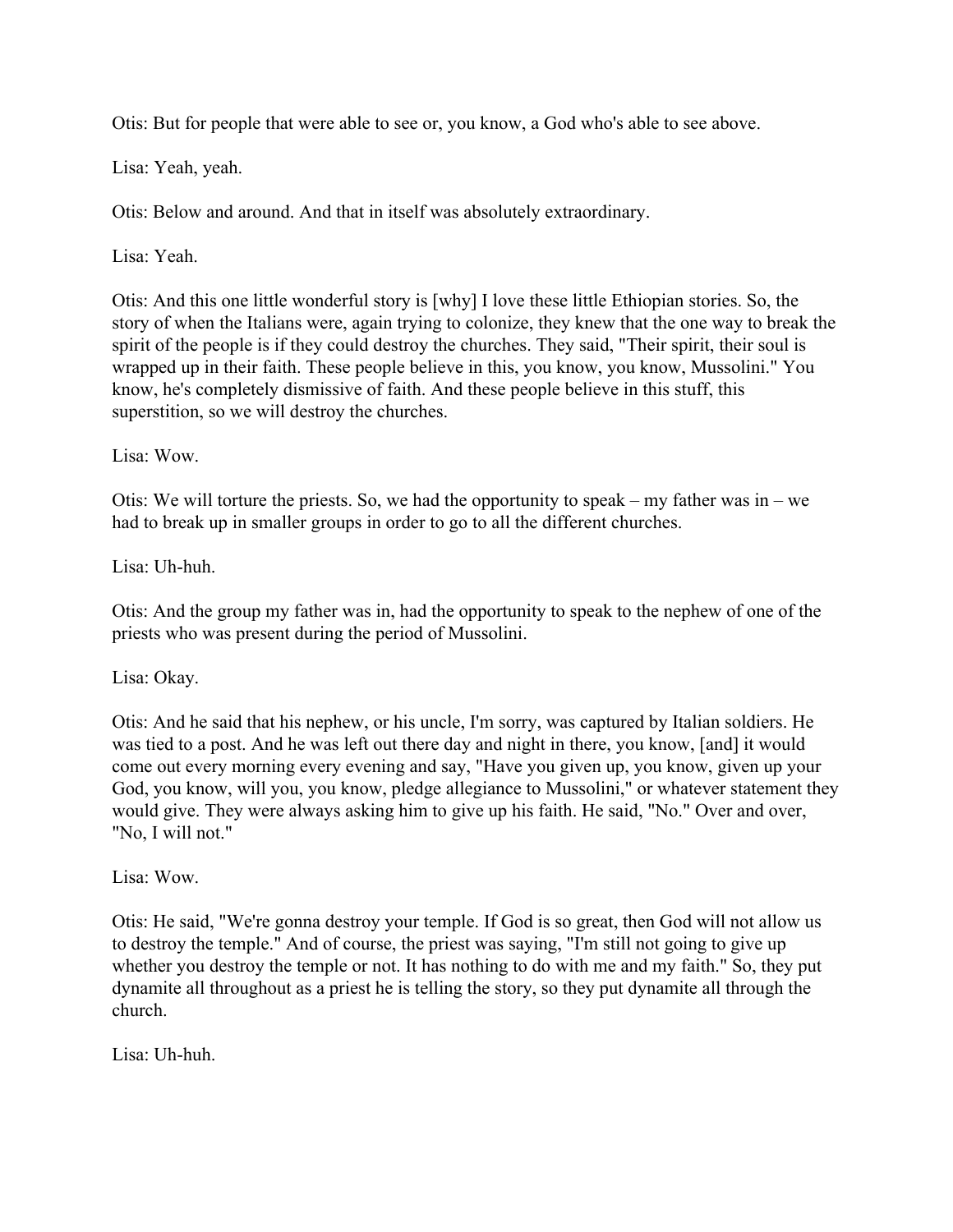Otis: And they were preparing to destroy this, absolutely wonder of the world. And the priests tell the group, he [then) says, "As they were about to push the plunger, the clouds had darkened, and a storm had moved in. And lightning struck the person who was about to destroy the church."

Lisa: What?

Otis: And the story goes that the rest of the soldiers started to flee and then the Ethiopian Resistance Army was making its way into the mountains and pushed the rest of the Italians out. And everybody, my father said everybody was just sitting there in absolute awe.

Lisa: Oh my God. And you said the Ethiopian army?

Otis: Yeah, the rebel army then was able to push the Italians. Lalibela is way up in the mountains, so it is high elevation. They were able to push them out of that region. And once again, these eleven churches that sit in this mountainous region, were safe and--

Lisa: Wow.

Otis: And a curious place of worship and beauty. And they're still used today. These are not places that you just come and say, "Oh, look at this nice architecture. And this is what people used to worship in." These are working churches. I mean, we were there during worship, we went to worship. These are churches that were built 1,300 years ago; we were worshiping in these churches – not thirteen, sorry not thirteen. They were built about eight hundred and then some nine hundred years ago.

Lisa: Walking Freedom Road from coast to coast, and around the globe. This is the Freedom Road podcast.

# [music]

Lisa: [Thinking Cap](https://podcasts.apple.com/us/podcast/thinking-cap/id1235157174) is a weekly podcast hosted by the [Center for American Progress's](https://www.google.com/search?client=safari&rls=en&sxsrf=ACYBGNS9UJ4fcnXR5AQ9-nKwFeqFLx3V9w:1581823706085&q=Center+for+American+Progress&spell=1&sa=X&ved=2ahUKEwiHvuTAkNXnAhUgJzQIHWFZDFkQBSgAegQIDhAn&biw=1317&bih=795) [Michelle](https://twitter.com/MicheleJawando?ref_src=twsrc%5Egoogle%7Ctwcamp%5Eserp%7Ctwgr%5Eauthor) [Jawando](https://twitter.com/MicheleJawando?ref_src=twsrc%5Egoogle%7Ctwcamp%5Eserp%7Ctwgr%5Eauthor) and [Igor Volsky.](https://twitter.com/igorvolsky?ref_src=twsrc%5Egoogle%7Ctwcamp%5Eserp%7Ctwgr%5Eauthor) In the current political moment, we find ourselves in, full of protests, anger, and activist momentum. Thinking Cap hopes to lay the groundwork for the bold progressive policy ideas we need to continue moving this movement and our country forward. You can find new episodes each Thursday on Apple Podcasts, Sound Cloud and americanprogress.org or wherever you get your podcasts. Also, find them on Twitter at Think CAP Pod.

# [music]

Lisa: Otis, this summer Trinity will embark on a pilgrimage with Freedom Road, through the entry rebellion and resistance, and then the rising of African peoples on U.S soil. We named it the 1619 pilgrimage, which people usually associate with Eastern Shore, Virginia, Jamestown,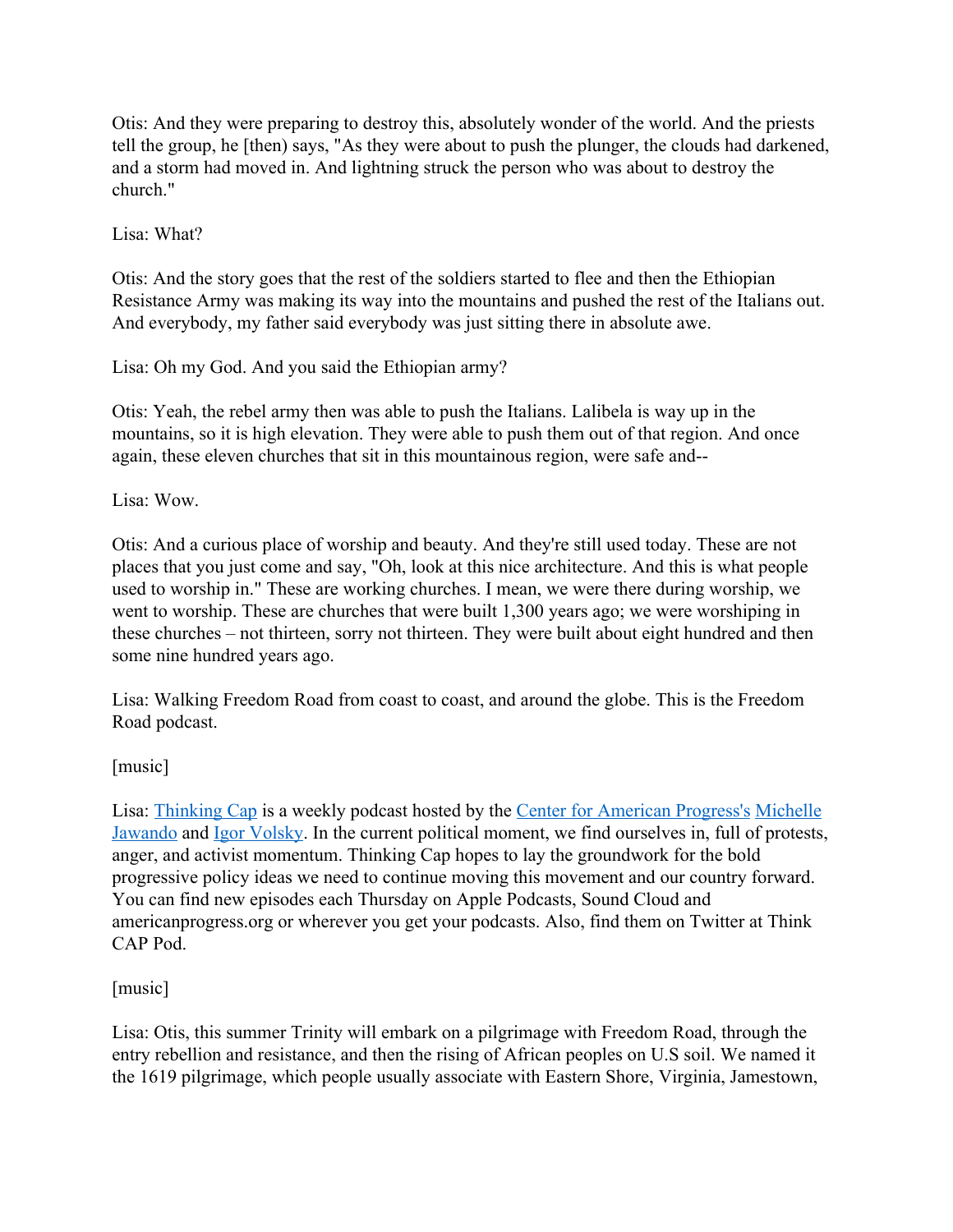[and] Hampton, but our pilgrimage will be based in Charleston, South Carolina. That was something you were really adamant about. So, why South Carolina?

Otis: First of all, I absolutely love South Carolina. Number one.

Lisa: [laughs]

Otis: So, all the folks in South Carolina we have Gullah roots, you know.

Lisa: Yes.

Otis: Major shout-out. The second thing is that now it is reported that close to 80% of people of African descent came through Charleston.

Lisa: What?

Otis: There was one scholar that was saying fifty [percent, but] there's a new museum has been put together in Charleston, [and] they are now saying a close to eighty percent.

Lisa: Okay.

Otis: The other piece in reference to South Carolina is [that] there are two places in the US if you can't go to Africa, you can do it in America. One is New Orleans, and the other is South Carolina.

Lisa: Okay.

Otis: There are more Africanisms in those two regions.

Lisa: Ah.

Otis: In terms of dialect, and language, food, music, dance, general culture, the value system, even the soil in South Carolina is identical in terms of nutrients and what you can grow to the soil that you would find in Liberia, Sierra Leone, and Ghana. That's why certain things grow very well in the region, whether it is certain types of rice, where you're talking about okra, peanuts, whatever it is.

Lisa: Yeah, yeah.

Otis: There are certain [things that] grow very well in this region because it has the same soil and the agricultural technology.

Lisa: Uh-huh.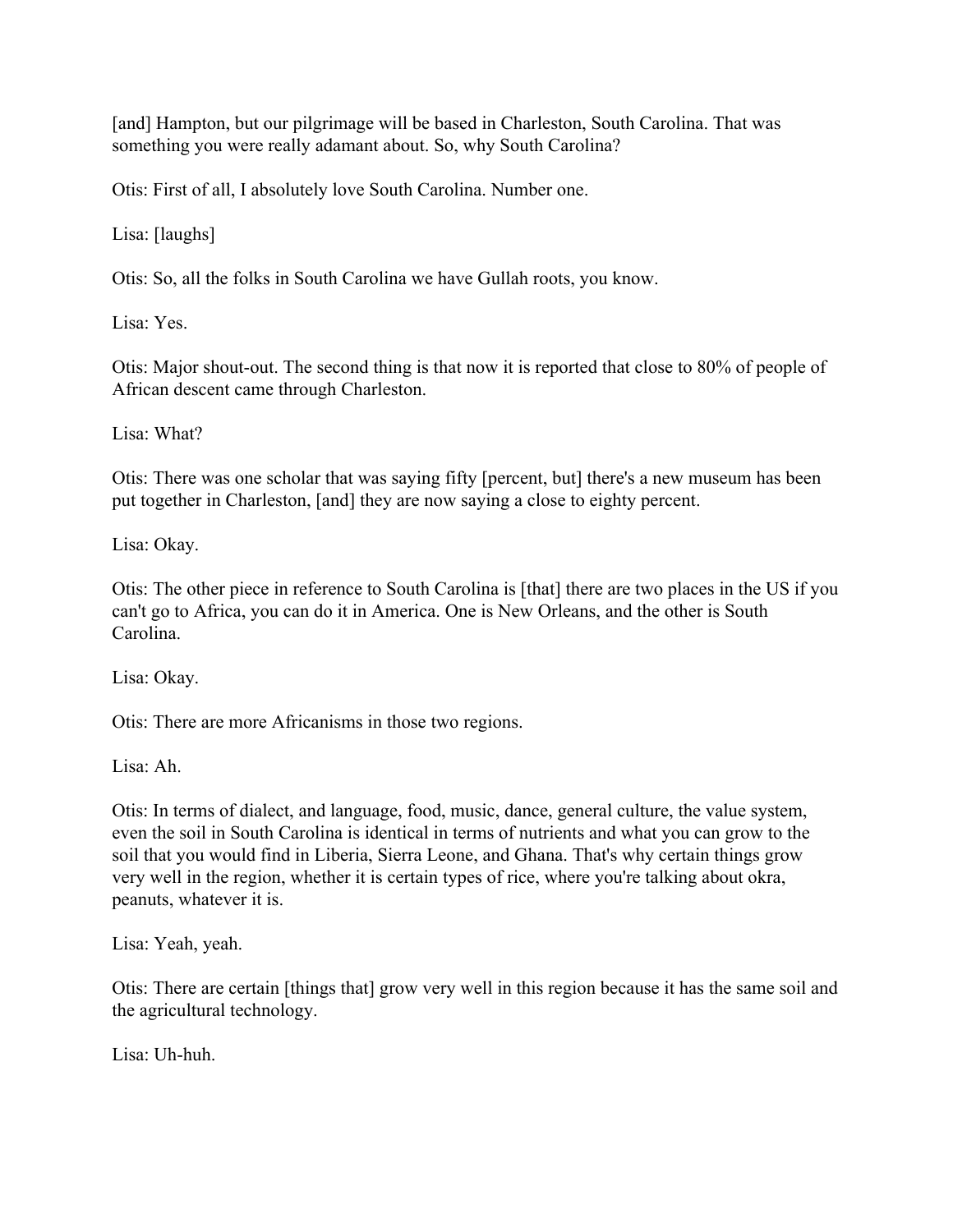Otis: Africans brought, they brought to South Carolina and they also brought their architecture technology.

Lisa: Uh-huh.

Otis: So, the design of homes in Charleston, they have African influences. We think of porches as being something that's, you know, rather European. But in reality, this was something that was also assisted in design by Africans who said this is the meeting space. Porches are places on the front that are designed to create community. But in Charleston, the design of homes has high ceilings – you have these porches, but they're also turned in a direction that allowed the natural breeze to flow through them. So, you don't necessarily need AC. There was no AC back then obviously.

Lisa: Yes.

Otis: But that was an African design. So, you had enslaved Africans that were creating – they were not just building.

Lisa: Mmm.

Otis: They were coming up with the design for many of the homes in Charleston. They were coming up with the food technology – the spices and how you mix things together. All of the alchemy around food. You have very a rich heritage in South Carolina. And of course, you have the Gullah people. You have this vestige of Africa, right in America, a different language, a worldview, stories and songs, and a powerful spirituality that is deeply connected to the Spirit of God and Christ, rooted in South Carolina. And then you have the habit of resistance.

Lisa: Yes.

Otis: Black people were resisting left and right in South Carolina.

Lisa: That's exactly right.

Otis: And anytime they even heard a biblical story, they were like, "That's right."

Lisa: [laughs]

Otis: God said, "Let my people go." And they were ready to – they're ready to roll and the myth we tell and it's just true, really, truly is a lie that Christianity made people docile.

Lisa: Yeah.

Otis: The truth is that they had to keep or have someone watch over the preacher or the person from the prayer meeting. Because when we were in free black space – free black spiritual space, and we prayed, we worshiped and we spoke of the Word of God – these are the spaces that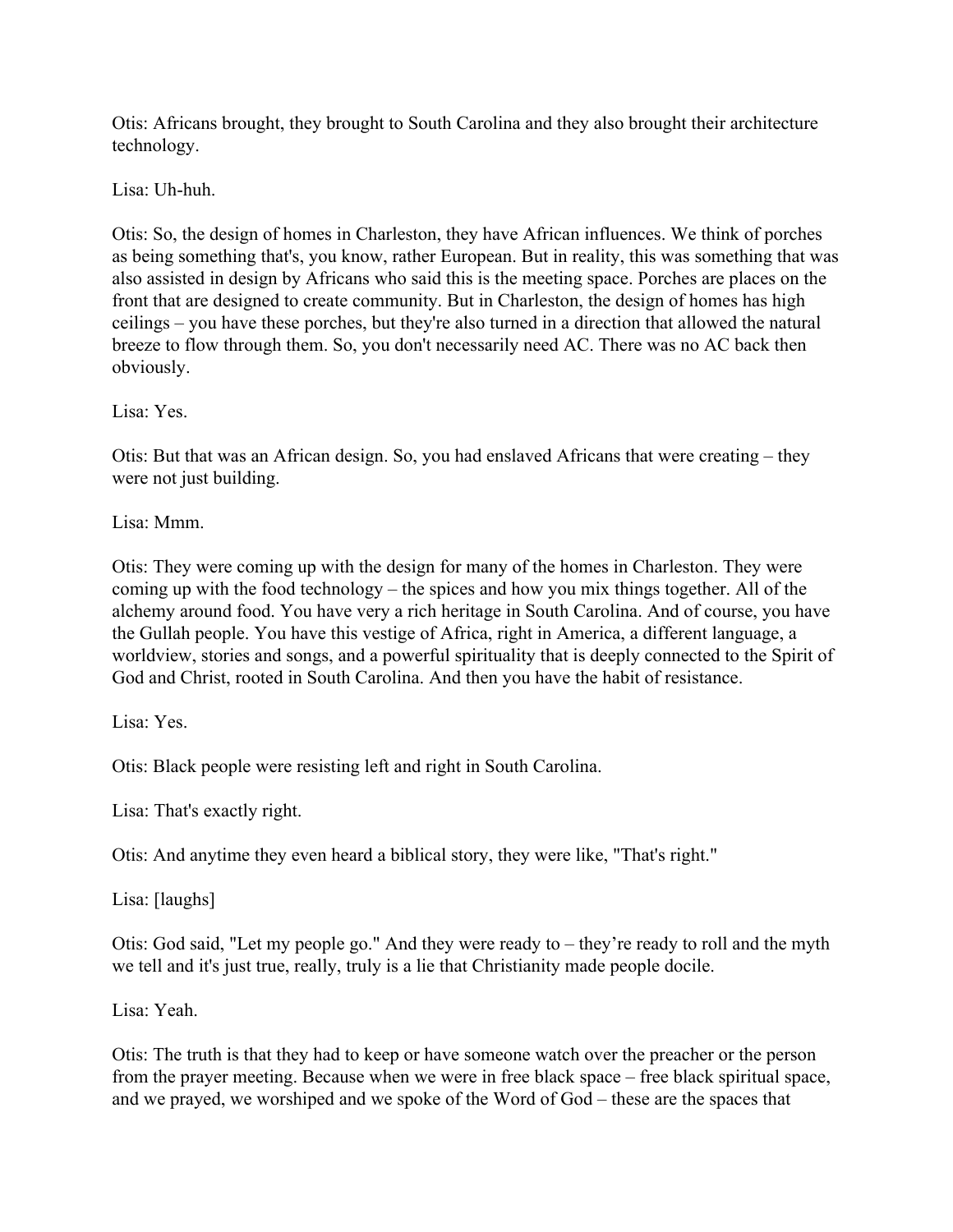resistance and revolt started. [Nat Turner,](https://www.biography.com/activist/nat-turner) preacher. [Gabriel Prosser](https://www.blackpast.org/african-american-history/prosser-gabriel-1775-1800/), preacher. [Denmark Vesey,](https://en.wikipedia.org/wiki/Denmark_Vesey) preacher.

Lisa: Uh.

Otis: All of them, when they had the biblical narrative, they had a hermeneutic of suspicion around what they were being told by white preachers and missionaries. And they ended up blackifying it and saying, "Let my people go." And even if they weren't able to read, they had songs, "Go down Moses, way down in Egypt land--"

### Lisa: Yes.

Otis: "Tell on Pharaoh--" Who is Pharaoh? Pharaoh is the person who owns the plantation, "Let my people go," and sing a song right in front of somebody and tell them I'm either going to burn down the plantation, or I'm going to say, "Roll, Jordan, roll. And I'm getting up out of here tonight because I'm going down by the riverside and if the dog is chasing me, then I'll just try travel the water by going through the water so they'll lose the scent." There was this coded language and that's South Carolina.

Lisa: That's South Carolina.

Otis: Yes.

Lisa: Wow. See my grandmother grew up in South Carolina till she was in her teens. And then she was brought North because her mother – my great grandmother – was part of the Great Migration. And she moved our family from Camden, South Carolina to Philadelphia. So when I grew up, I knew we were part of Philly, but I had never actually stepped into the state of South Carolina for any significant amount of time. But I went back, actually, and my grandmother never went back. When she left, she left because it was all so brutal.

Otis: Mm.

Lisa: Like the level of brutality that it took to subjugate South Carolina and South Carolinian people of African descent must have been huge because there were so many of us, you know, so she was traumatized by the experience that she never went back. But when I went back there it was there was like a kinship to the land that I experienced that I didn't expect. And to know, to hear this, I can't wait. I am in the midst of returning in order to lead this pilgrimage, and I know, I know that you're going to, in fact, I'm really looking forward to learning from you in the midst of crafting this experience. But I never understood how very much South Carolina itself has to offer to us as people of African descent, who want to understand who we really are.

Otis: If you want to find out about your family--

Lisa: Yeah.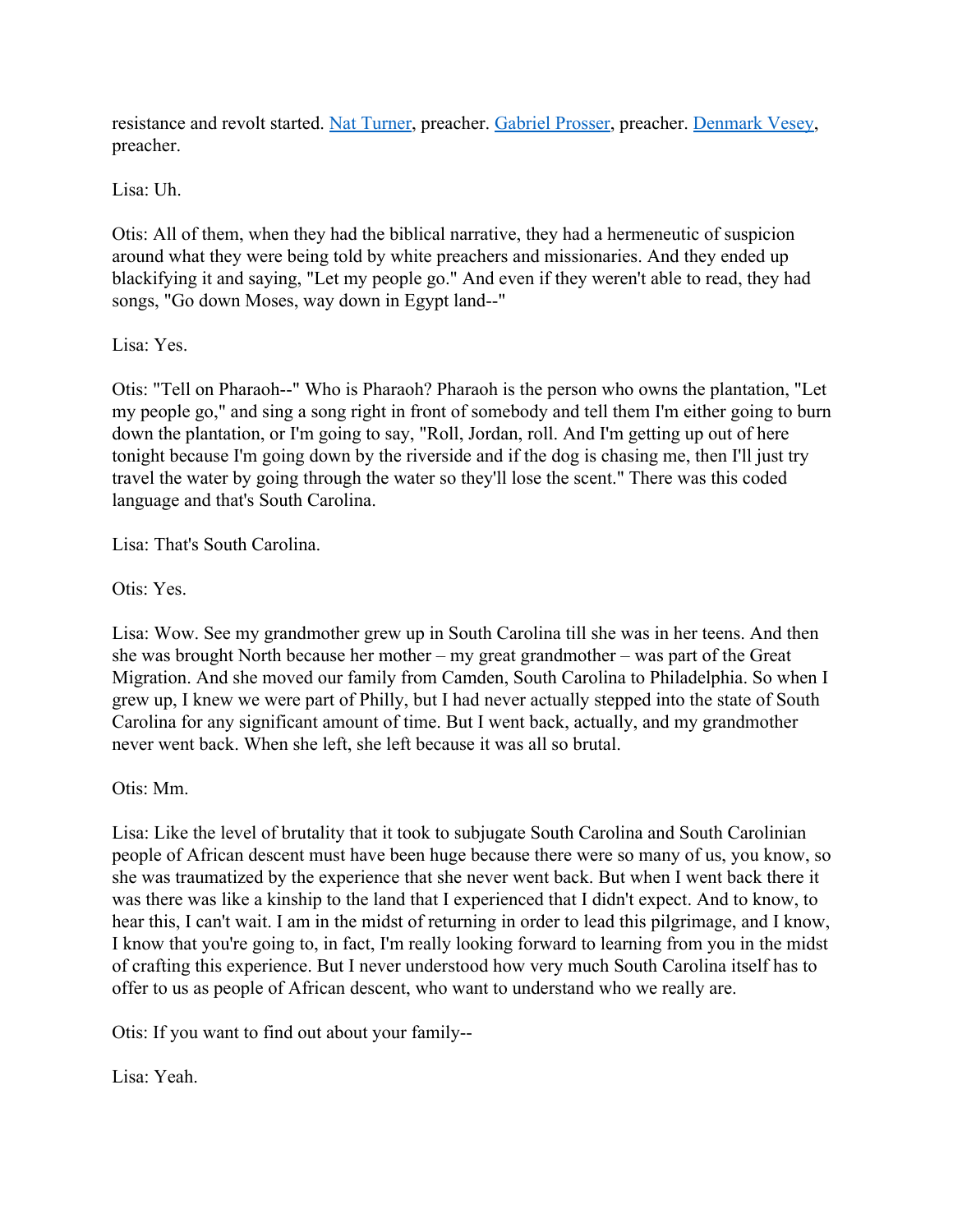Otis: More than likely, people who are listening to this podcast, if you're of African descent. You have some connection with South Carolina. You have some connection with New Orleans, you have some connection with Virginia.

Lisa: Yeah.

Otis: Those three regions.

Lisa: Yeah.

Otis: And what is interesting is that the nation that you're from, where your family roots come from, for example, if you're about, Nigeria, more than likely, your people came through New Orleans. If you were a con, or from the [Fulani](https://www.britannica.com/place/Fulani-Empire) nation, more than likely, you came through South Carolina. So, there are different regions in West Africa that ended up coming through certain areas in the Americas. And South Carolina is very important. Now, South Carolina was very oppressive because it was a majority-black state at one point.

Lisa: Yes, yes.

Otis: So, they had to put in restrictive measures to ensure that we did not have power. We will notice that the South still uses the South Carolina template to disempower black people.

Lisa: Okay, explain that.

Otis: What we call voter suppression--

Lisa: Oh, yeah.

Otis: Is a South Carolina move. What we call in and around census use is a South Carolina move. When I say census use, it means to under-represent, uh, under report. Incarceration is the South Carolina move. The idea: I want your labor, but I don't want your power. South Carolina had some of the most vicious laws in place because they were so fearful of black empowerment. And the GOP today is using the same narrative, the same tactics to ensure that people of color, whether they are coming from south of the border, or whether they are living in the south or the North will not have power or be able to claim power in the United States.

Lisa: Hmm, so, I'm sure that there are a few pastors out there who are listening in and I want to know, what would you say to them about the power of pilgrimage to help form the faith and spiritual strength of their own congregations?

Otis: Within the black community, we believe in a story and in the journey, Jesus takes his disciples on a journey, a pilgrimage.

Lisa: Mm-hm.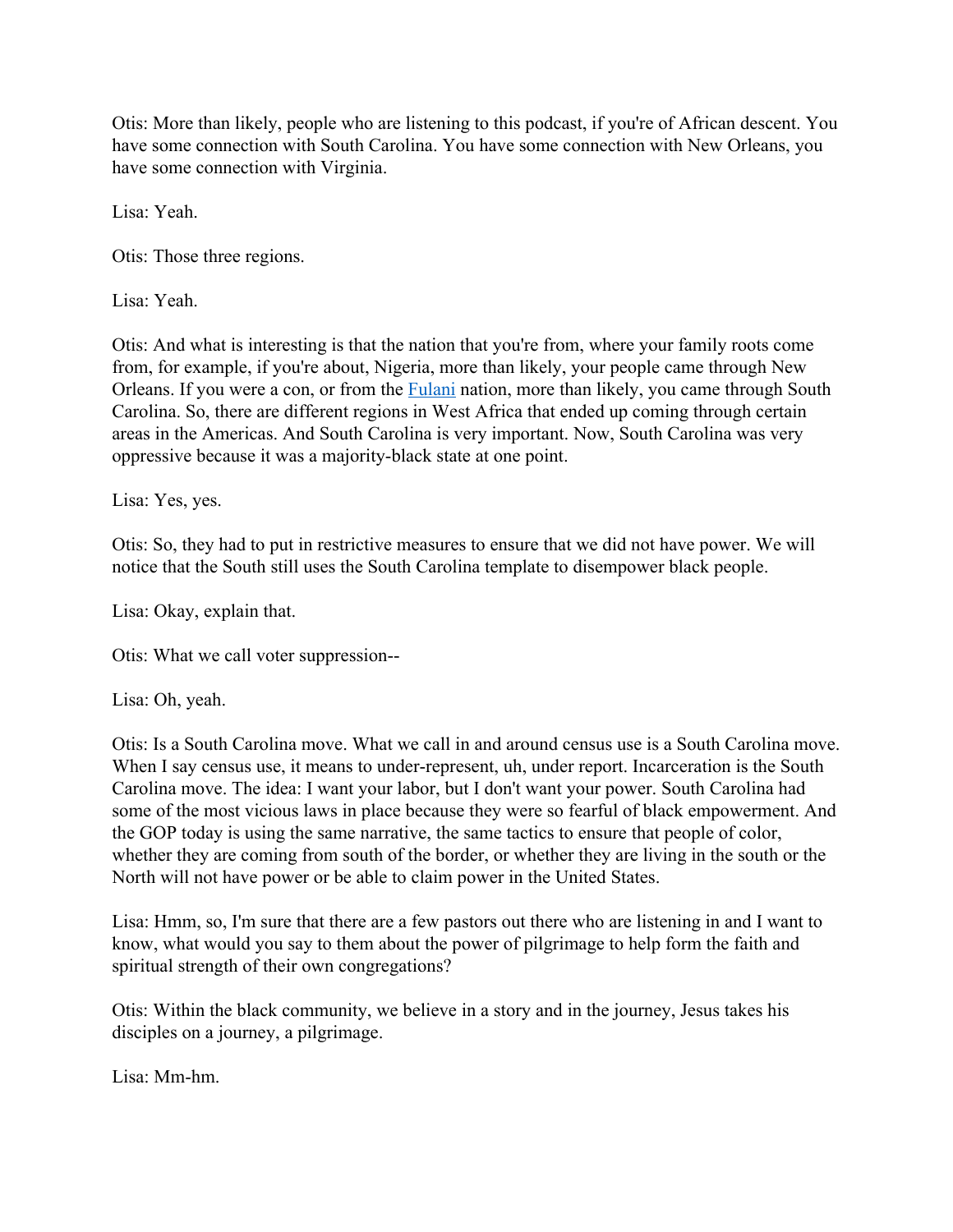Otis: For three years, and says, "All right, I'm gonna leave you and I'm gonna leave you with an advocate and a counselor. But I want you to begin to understand how I am to minister." When you go on a pilgrimage connected to your spirituality, your faith and your understanding of who God is, and who Christ is in your life, it will change you. When you marry your history or your Africanity to your Christianity when those two things become married. All of a sudden you will explode myths. Because unfortunately the majority of our pastors, as much as I love them – I'm one of them – we have been raised and nursed by a theological narrative that is anti-black.

Lisa: Yes. Yes. Not only is it anti-black, but it's false. [laughs]

Otis: Yes, yes, yes, absolutely.

Lisa: Like it's literally lifted the story of Jesus and Moses and Adam, and the first women and man, it has lifted it from its actual context.

Otis: That's right.

Lisa: And placed it in the halls of, white, Western Empire.

Otis: That's correct.

Lisa: And therefore, the meaning, all the meaning changes. The meaning of the story changes when you change the context. So, honestly, I feel like, I literally do feel like I've been on a pilgrimage listening to you today. [laughs] And I think you're right. I think there's something about our spiritual formation, and as people of African descent who are followers of black Jesus, a physically brown politically black Jesus.

Otis: That's right, a black Jesus, and not a Jesus who just happens to be black.

Lisa: Yeah.

Otis: [laughs]

Lisa: Yeah, of that Jesus who comes from that story. I mean, what do you think of it-- I mean, this is actually something that I think it's necessary to reprogram all of us in the church.

Otis: Absolutely.

Lisa: That we all have been programmed with a lie. Like, literally a virus has been placed into the system of Christianity.

Otis: That is a beautiful way to put it. I think that is the perfect language: a virus.

Lisa: It's called white supremacy.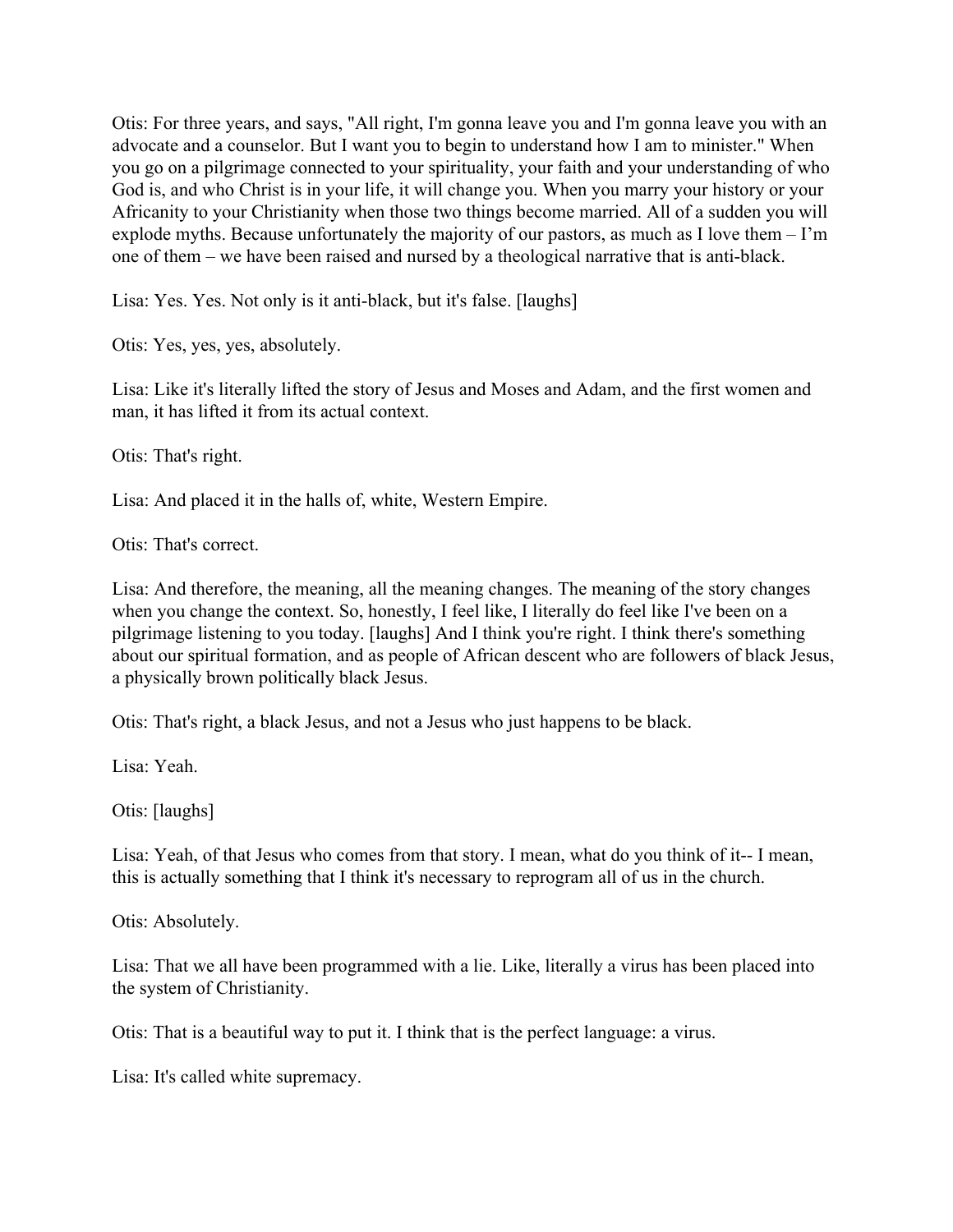Otis: That's right.

Lisa: And so--

Otis: It functions as a virus. And it spreads as a virus, and we spread it through the air, through the words that we speak, we infect other people spirits in the process, and it is a spiritual virus. And I think also for those who are listening, Lisa--

Lisa: Yeah.

Otis: Many times people who are not of African descent [say],"If I'm not a part of the story, you're not talking about me." I say that, especially for those who, in the words of Ta-Nehisi Coates, who think they're white.

Lisa: Yes.

Otis: Who consider themselves white, who operate out of that narrative. When you embrace a faith that is not dominated by this colonialism, it will be transformative to you and to your congregation. Can you imagine if the Southern Baptists had a black Jesus or Jesus who was Jesus in 1956?

Lisa: Wow.

Otis: What they would look like today.

Lisa: Uhh.

Otis: And can you imagine if Evangelicals used the narrative that God is a mother to the motherless and a father to the fatherless, to see that *Elohim* is not necessarily just a male word.

Lisa: Well--

Otis: But the word that cannot be defined solely as male and female, but comes out of a feminine Hebrew root. Can you imagine?

Lisa: Yes, preacher.

Otis: Can you imagine if we view the world through the eyes of a God that does not put us in a box, but says that, "You are beautiful because you are black, you are phenomenal because you are Latino, you are incredible because you are Asian, you are gifted because you are gay, you are something magnificent because you're a woman." All of a sudden, we would be "The headlight." In the words of Dr. King, "Instead of the taillight of driving how society should be designed."

Lisa: Yes, yes. And to add for those people who are Lithuanian or Swedish or Irish or Scottish to reach back to your own roots.